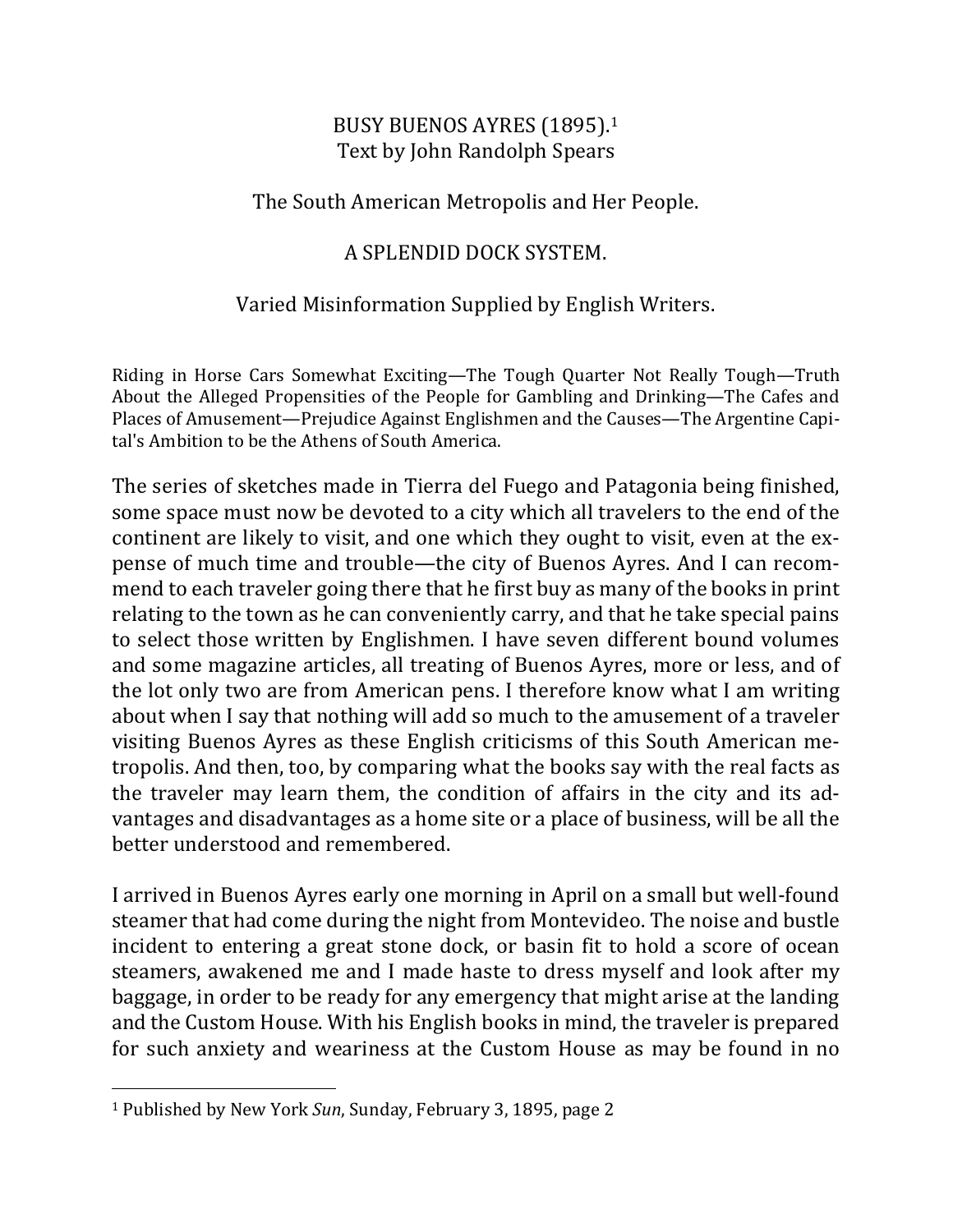other South American port. For instance, Mr. Thomas A. Turner says that "*owing to the capricious favoritism of the customs officials, some three or four hours were tediously consumed in this simple operation, during which interval I was too* dispirited to take notice of our novel surroundings. Indeed, when at last we es*caped from the Custom House and made our way to the nearest refreshment bar, I* was in that state of mind in which the predominant feeling is a miserable doubt as to whether, after all, life were worth living."

My steamer was commanded by an Argentine Captain and worked by an Argentine crew, who brought her quickly and comfortably to her berth beside a long, stone quay. There were hydraulic cranes in a row for discharging cargo on the quay, and just back of the cranes a line of railroad ran parallel with a stone wall. Between this railroad and the ship, a policeman, in a white naval uniform and wearing a short sword instead of a club, was marching up and down, while just beyond the railroad, with one eye on the ship and another on the policeman, were a host of porters, who kept waving their hands at the passengers and crying "*Peon, señor*." These were men who earn a poor living carrying baggage from the ships to the Custom House. They were not allowed to go to the ship until a passenger called for help, but some porters in uniform in charge of a uniformed foreman came on board at once, having made some such contract with the steamboat company and the customs officials as that made by the baggage transfer companies of New York, who are allowed to enter steamer piers and railroad trains.

For twenty-five cents, a stout fellow carried my bundles to the Custom House. This was simply a great pier-shed-like structure of iron. It had a low iron bench, three feet wide, running around three sides, about twenty feet from the wall. The baggage was placed on this bench, while each passenger stood on the outside, opposite his own stuff, and opened it up for inspection. The first-class passengers were placed at one end of the bench and the steerage at the other. Within the bench were the customs examiners—half a dozen men in their shirt sleeves and every one either smoking a cigarette or drinking *maté*. Walking along the bench, they stopped before each passenger as the baggage was opened and looked it over. In every case but one, the things were examined in turn, so far as I could see. In the one case the Captain of the ship conducted a gentleman to an officer and introduced him. Thereat, the officer chalked the luggage he was at without further ado and went bowing and smiling to that of the man presented to him, and chalked it without any examination. But I saw a man narrowly escape being the last of the 100 passengers. He was dressed in a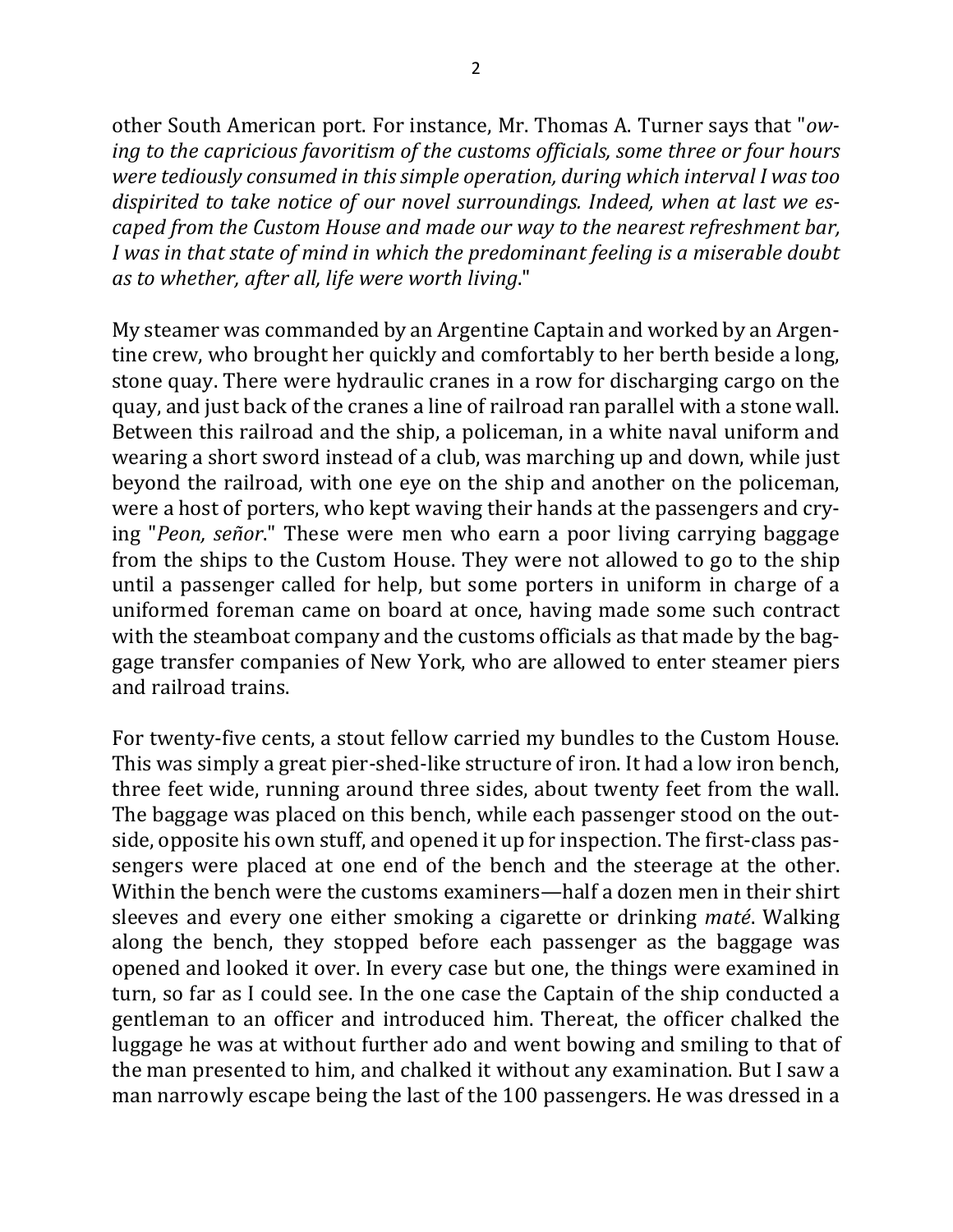shooting jacket and leggings and wore a single eyeglass. When he had opened his "luggage" he straightened up and said in a loud voice toward one of the customs examiners:

# "*Aw, I say Johnnie*—"

Just then a friend who had come to the dock to meet him headed him off, saying that any such way of addressing an officer would produce complications, and so it would.

As a correspondent of THE SUN, I have been obliged to pass through the Custom Houses of seven different Latin-American nations, and I am bound to say that, wherever passengers conducted themselves without bluster or obsequiousness, they were invariably treated with the utmost courtesy. Even during a revolution in Honduras, when the importation of arms was prohibited, I saw two Americans enter the country with firearms, and they were not required to pay any duty on them, either. I have never seen an occasion at a Custom House that should wilt an Englishman until he could barely stagger to the nearest refreshment bar.

After passing the customs, the traveler naturally comes in contact with the transportation systems of the city, and these are found to be in some respects remarkable. In no country have I seen carts with wheels so high or smaller horses used for dray purposes. The hub of the wheel is almost as high above the ground as the backbone of the animal, and the top of the wheel is invariably much higher than the head of an ordinary man. The wheels are by measure from 6 to  $7\frac{1}{2}$  feet in diameter, while the thickness of the spokes and felloes<sup>2</sup> and shafts is as astonishing as the diameter of the wheels.

The model of these carts originated in Buenos Ayres long ago, and it grew out of the necessities of the longshoremen. Although the commerce of the city was something remarkable, Buenos Ayres did not have a harbor of any kind for shipping until within three years, when the first of the present line of stone docks was opened. Even schooners and brigs had to anchor offshore, while the big steamers did not come within less than ten miles of the city. Freight and passengers were transferred to barges and lighters. These were towed as near as possible to the landing, and then everything went into the carts or onto the

 $\overline{\phantom{a}}$ 

 $2$  Felloes  $-$  Outer rim of a wheel, to which the spokes are fixed.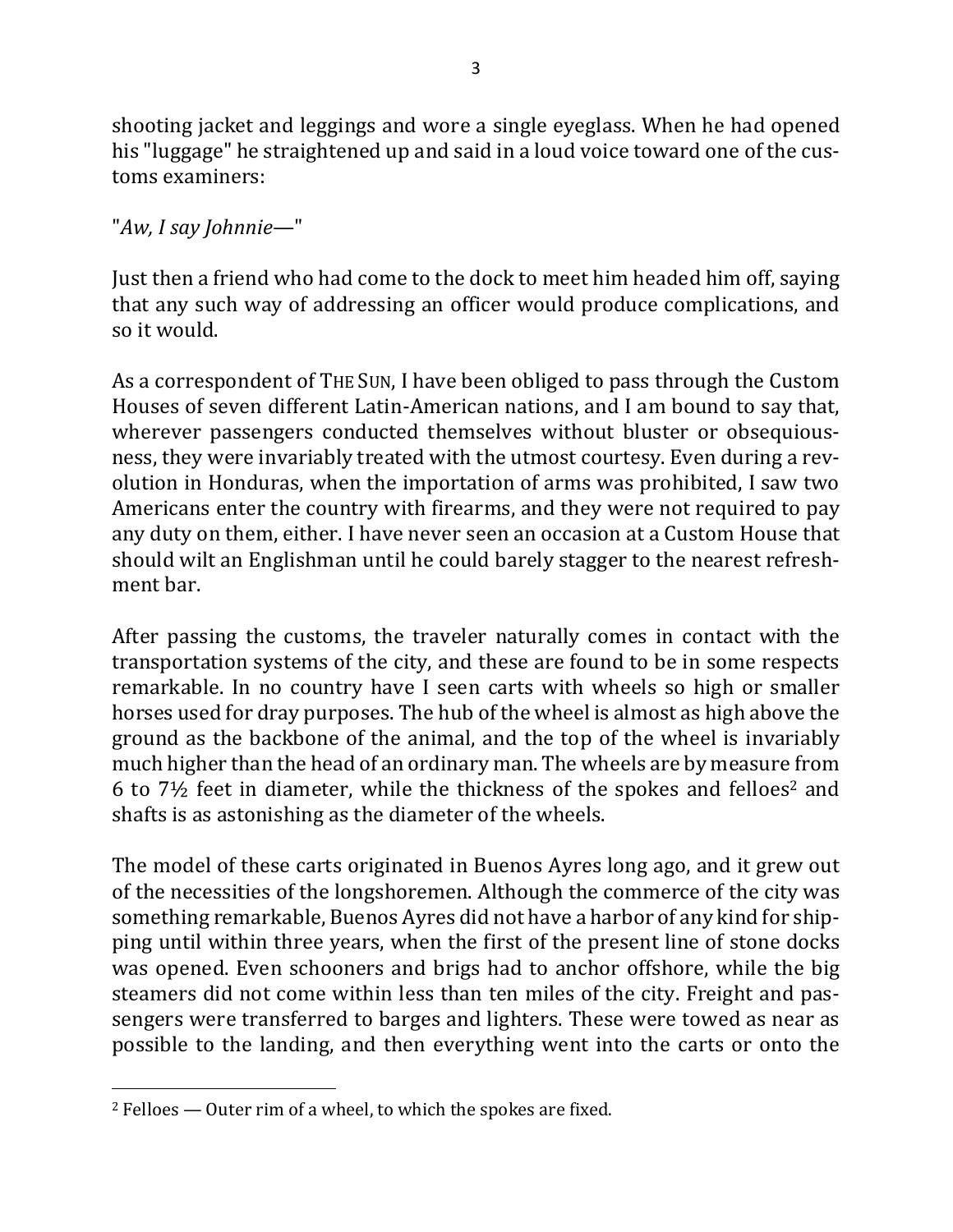backs of men. The sandy bottom of the river was a fairly good roadbed, and so it happened that the carts could be taken out to barges lying in water, say four feet deep and more, and then brought back loaded. The high-wheeled cart was a necessity. They say that one could see then, on any day, carts were moving about the barges where the water was so deep that only the head of the horse was visible above the water's surface.

Most travelers take carriages and drive from the docks to their hotels, and it is altogether the most convenient thing to do. The driver will demand \$3 for the service, but will be well contented with \$2, while the legal price is about \$1; and this, too, in paper money worth about one-fourth its face in gold. The carriages are not remarkable, for they are, as a rule, old and the horses are not admirable.

The. traveler with but one valise can go to his hotel for ten cents, paper, on a streetcar. The city of Buenos Ayres is traversed by streetcars to its uttermost limits, and one who knows the town can reach all other parts of it by horse car from any one part. Moreover, all lines run to and from a common center—the immediate vicinity of the Plaza Victoria, or, as it is coming to be called, the Plaza of the 25th of May, the 25th of May being the Argentine Fourth of July. The cars are, for the most part, of Yankee build and are of our summer style with reversible seats. There are no bobtailed cars. The conductors and drivers are as courteous as those to be found in cities like New York or Brooklyn—just about that. But there is one feature of the street-car system that well-nigh drives a nervous stranger crazy. The streets are narrow in the old part of the city, and so the curves of the tracks are short when rounding corners, while the distance which the driver can see up a side street, as he approaches it, is also very short. To prevent the collisions likely to happen in such narrow streets, the drivers are obliged to blow loud blasts on horns whenever they approach either a turn around a corner or the crossing of another track. In. the business center of the city these turns or crossings are found on every corner, and. so the horns are kept shrieking continually. The din is precisely that which the New Yorker hears when he goes down to Trinity churchyard with the street arabs<sup>3</sup> who gather there to welcome the new year. A cow's horn, with a reed inserted, is the favorite with the Buenos Ayres streetcar drivers, and this is bad enough; but a few of the more stylish drivers carry double-barreled, nickel-plated sirens that are even more terrifying to pedestrians than the death knell clang of a trolley

 $\overline{\phantom{a}}$ 

 $3$  Street arab — A raggedly dressed homeless child wandering the streets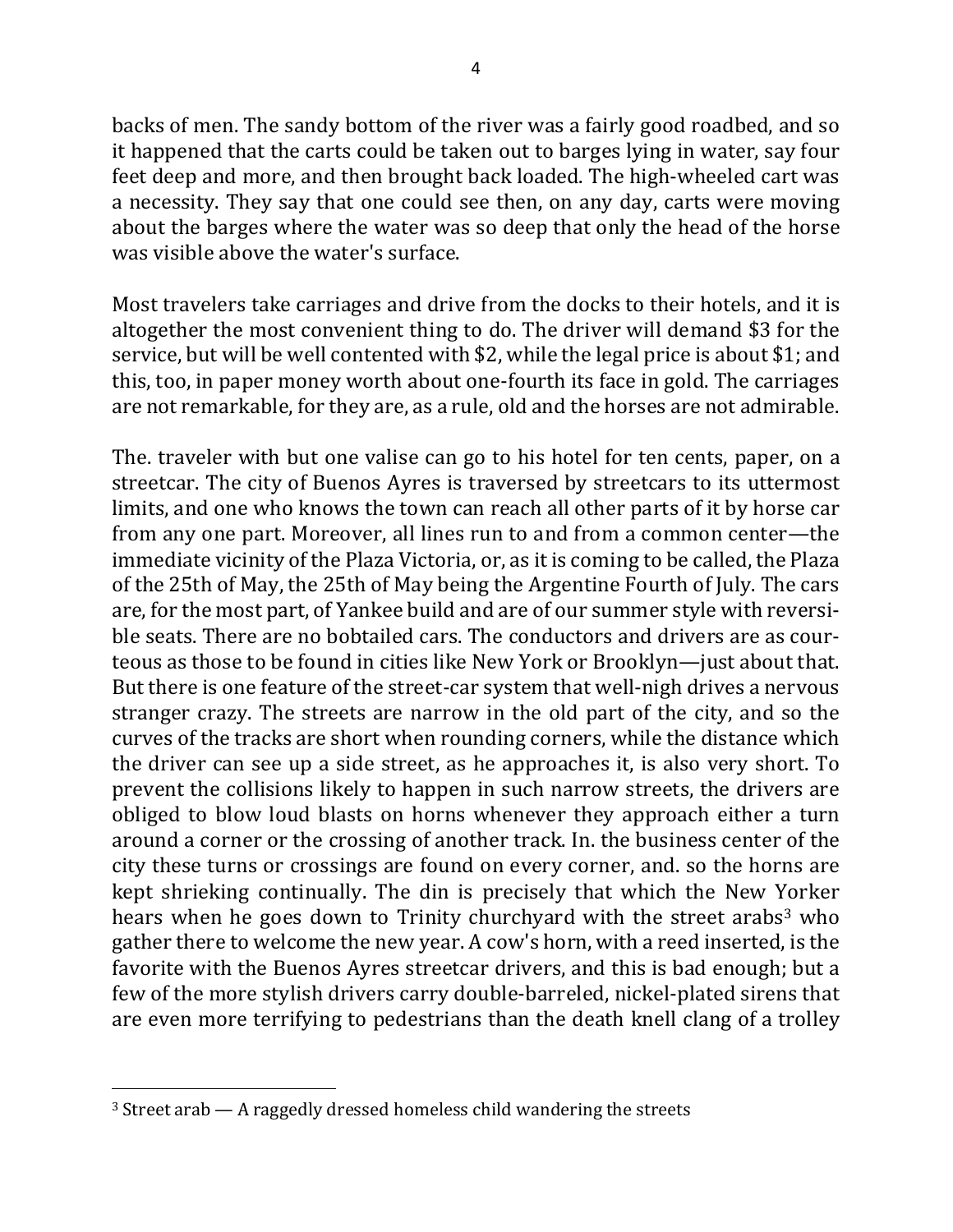gong. Everybody anathematizes<sup>4</sup> the noise, but no one has yet suggested a substitute that will prevent collisions, and so the noise goes on.

There is one thing to be said in favor of the interminable din. It is the result of the interminable activity of the people. One is almost inclined to declare that it is the cause of the activity. There is nothing like it on the hemisphere, south of Uncle Sam's domain. People do certainly have to hurry, when crossing streets and rounding corners, to avoid the cars. Furthermore, in crosstown streets the cars must sometimes run right to the curb—one rail lies fairly in the gutter. Passengers are forever getting on or off with the car in motion and, at certain times of the day, are always standing on the side step, hanging to the hand rails, because all the seats are full. Their bodies are therefore directly above the edge of the pavement and careless pedestrians are frequently thumped in the back by passengers who hang on the steps. The collision occasionally sweeps the passenger from the car and knocks the pedestrian headlong. Everybody knows this, and there is in consequence a nervousness and haste on the part of pedestrians in these streets that the traveler quickly notices. Mr. William Eleroy Curtis, in his book on the capitals of Spanish America, calls Buenos Ayres "*a regular Chicago*." Mr. Curtis was otherwise kind to the Argentine capital, but I must say that from the streetcars' standpoint and that of the bustle and din they create in the busy part of the city, the comparison was well deserved.

Of course, the traveler notices the police. They are seen at every corner swarthy little fellows, in a blue army uniform, with white collars and gloves, a plume in their caps, and a two-foot sword in place of a club. They usually carry cigarettes in their mouths, also, but I did not see one chewing a toothpick. The English writers (and especially Mr. Turner, who lived five years in the Argentine) all tell many tales of the evil deeds of the police—tales of bribes accepted and blackmail levied, and of theft from the dead. They infer from these instances that the Argentines are about all blackmailers and thieves. The spirit of these writers, however, is shown when Mr. Turner tells with glee how he saw four English sailors, who were drunk and disorderly on the street, turn to and whip, barehanded, ten of the policemen armed with swords, who were trying to arrest them. His sympathies were with the lawbreakers, of course. I talked with a number of Englishmen in the city, and all of them spoke bitterly of the police, and the force as a whole was denounced as thoroughly inefficient and knavish. Now, if every instance of evildoing alleged against the force were true,

 $\overline{\phantom{a}}$ 

 $4$  Anathematize  $-$  To curse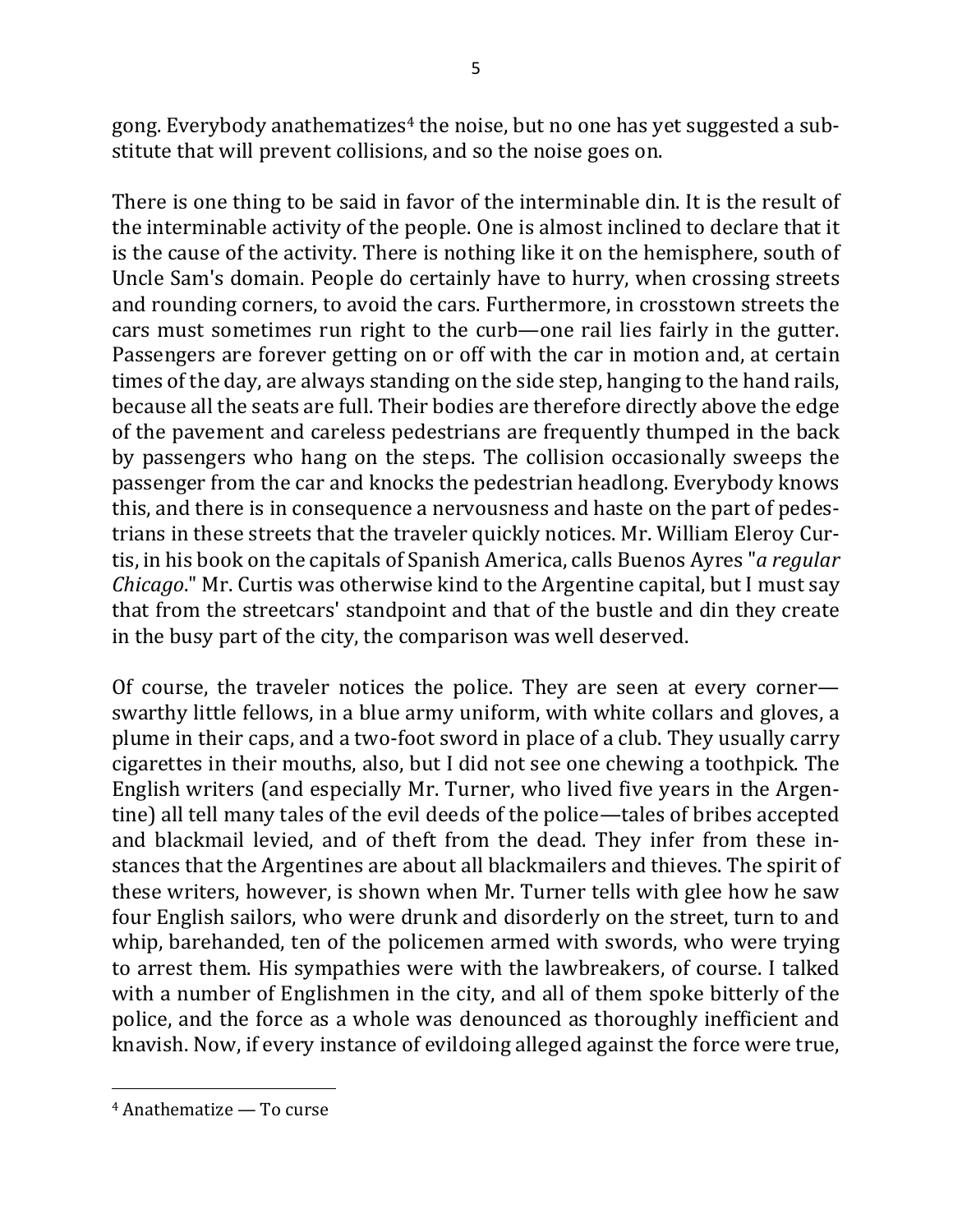it would behoove a citizen of New York, after the exposures made about "*the finest in the world*" in 1894, to keep silent. But I have every reason to believe that Buenos Ayres is as well protected by its police as any Spanish-American city, to say the least. For instance, I asked the man who most of all denounced the police, where I could find the toughest and most dangerous part of the city for a stranger to enter. He replied instantly:

"The Boca—at the mouth of the old creek. It's worse than any place you've seen anywhere, and if you go there at night take a good revolver and keep your hand *on it*."

There are parts of Spanish America where a good revolver must be carried in plain view, if one would not be wholly out of style, but the region of sailor boarding houses in Buenos Ayres is not one of them. I left the hotel at 9 o'clock at night and went to this region—the Boca. The streetcar that carries one there runs along what was once the old waterfront—a front that has been carried four blocks out into the river by the building of docks and the grading up of streets to them. And so, there is a row of old rookeries<sup>5</sup> on the one hand and a wide stretch of sunken ill-lighted meadows on the other—meadows that are walled in by the dike-like streets, and are covered with water, and furnish breeding places for mud hens and frogs without number. It is a gloomy ride from the start, and when at last the car runs on and across these meadows toward the houses gathered at the mouth of the shallow creek which serves as a harbor for vessels of shoal draft, the prospect is anything but cheerful. Reaching the built-up section at the creek one finds the car following the old stream bed, almost under the jibbooms and yards of the sailing vessels moored there. Here and there is a sailor, leaning on a ship's rail smoking and idly watching the car. Above another rail appears the head and paws of a dog that barks ferociously. Over all, in ghostly outline, may be seen every form of rig known to river and coast navigation.

Leaving the car as the shipping was reached, I walked across the wide street (it is twice as wide as South Street, New York) to the houses that fronted the harbor. They were about all of wood; some were two stories high, and included all business places of the kind to be expected on a waterfront—saloons, restaurants, tobacco stores, sailor outfitting stores, ship chandler stores, groceries,

 $5$  Rookery  $-$  Crowded, dilapidated tenement or group of dwellings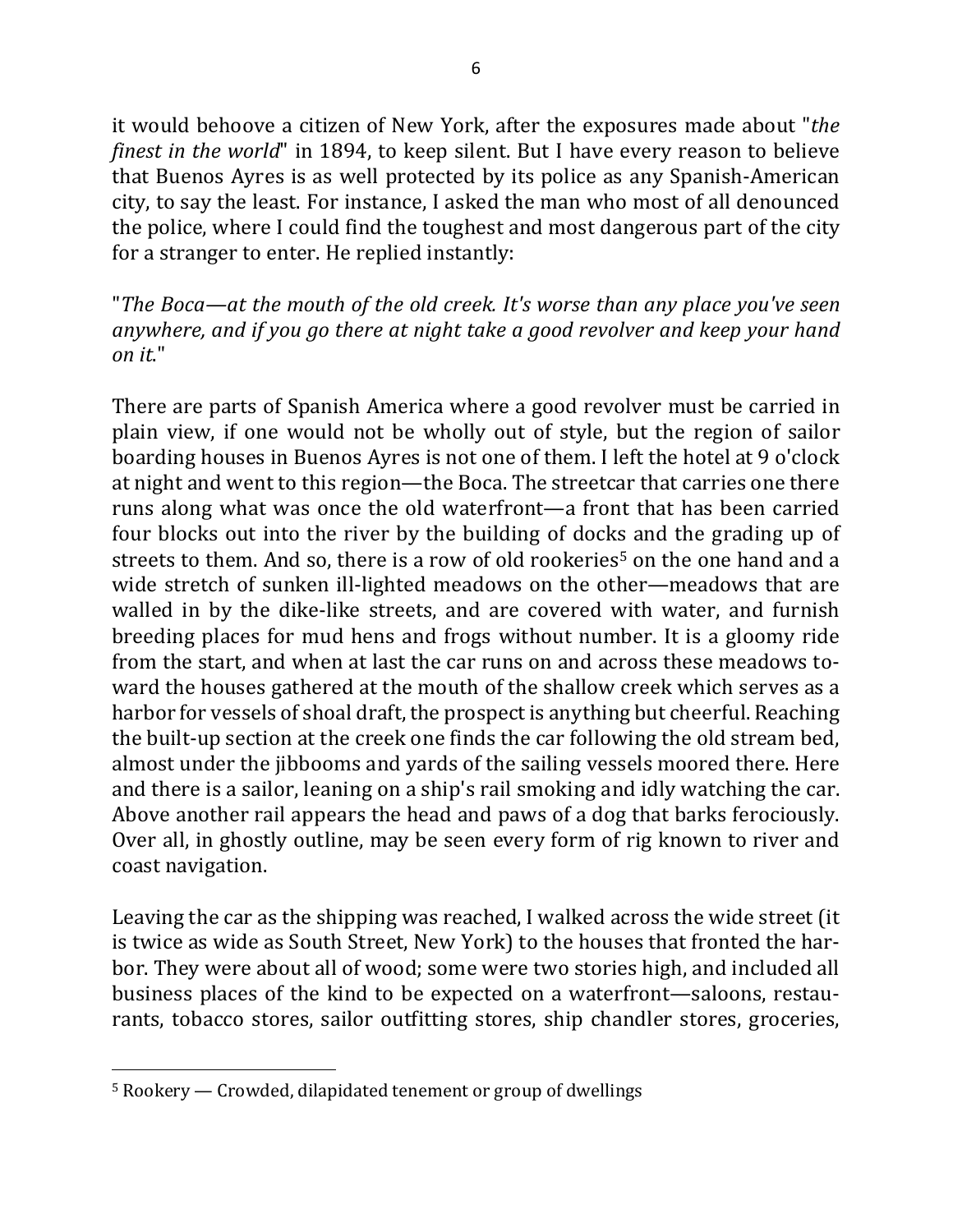meat markets, and so on. The ship chandlers and the meat dealers had closed their doors, and so had most of the grocers. The rest were wide open. At the door of about every restaurant was a big brazier with a bright charcoal fire, over which a fat Italian held a pan of fish fresh from the river. The fish looked like overgrown smelts, and they were fried in lard. The smell was not too inviting, but the consumption of those fish was something enormous in that region. Nearly every restaurant was full of customers. Everybody was eating and talking at once, and about everybody was drinking red wine from big goblets. There were very few women in the restaurants and the men were of the longshore class. In the saloons there were tables and at about every table as many men as it would hold. Women carried the drinks from the bars to the tables. In one saloon was an Italian band playing jig music. I stopped to examine this one more carefully, because the crowd was larger than in the others and noisier. But I found that the women wore dresses that were high in the neck and long in the skirt, and girls, boys, and children of the proprietor were playing about the room, while the proprietor's wife helped the other women to serve. I had never known a place to be really tough where the front was wide open and the proprietor's children played about the floor, so I went on. For more than an hour I strolled along the front and up every side street that seemed to have any life in it, but found nothing worse than what is found in South Street, New York.

Then I stumbled on the street that was really tough. Every house was closed tight, but every window showed unusually bright lights behind the curtains. Here and there a door opened, and two or three men came out. Elsewhere men stopped at a door and knocked. At that, the door was opened by an invisible force. Looking down a rather dimly lighted hallway, a strong iron gate that was higher than any man could reach was seen, standing square across the hall. Behind the gate stood a well-built, short-haired man, peering through the gate bars at those who had knocked. If they pleased him, he bade them enter. If not, he told them to go, and they went. I guess, judging by the groups I saw, that those who were fairly sober and seemed to have a dollar and a half or so in cash were admitted.

The gate opened noiselessly, and as soon as they had passed it swung to and was locked automatically and effectually. When the door was shut, the men disappeared behind a wooden slat screen still further down the hall. I do not know what was behind the screen, but, judging by the sounds that came through the dimly lighted hallways, I guess that Jack finds there wine, women, and song. Judging by the published police reports, he occasionally gets a thrashing as well.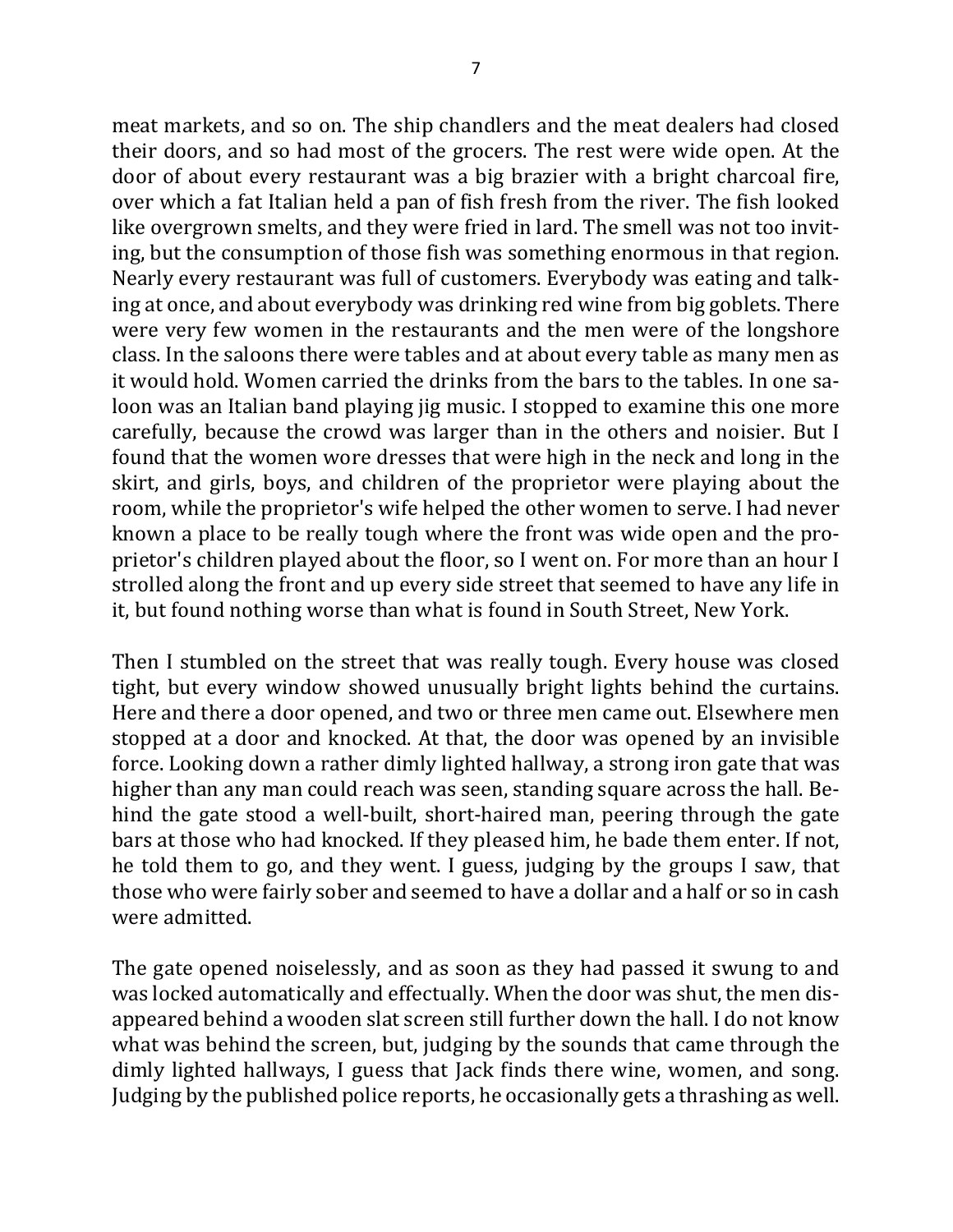The well-built, short-haired man behind the iron gate would be called a bouncer in New York.

Now, as a matter of fact, the streets in the so-called tough quarters of Buenos Ayres are at all times perfectly safe for a sober man who minds his own business. Houses are robbed, pockets are picked, and murders are committed in other parts of town much more frequently than in the tough parts. And that is not all. A man can walk through any street at any hour of the day or night without ever being addressed by any vile woman, or even noticed in any way by any woman not of his acquaintance. The sporting women<sup>6</sup> of Buenos Ayres never parade the streets as they do in London and New York. The reformers of New York, who believe they can legislate people into the kingdom of heaven, would not approve the Buenos Ayres method of controlling the social evil, because the women are licensed and subject to medical supervision, but the reformers will have a long way to travel to find a more efficient system for the conservation of public morals. The sinful must seek vice of this kind, if they would find it in Buenos Ayres. It is not thrust at them anywhere.

Buenos Ayres has a-plenty of theatres and music halls. The best patronized are the most expensive, like the opera, and those like Harry Hill's old variety show. The largest was in a business street about three blocks from our Consulate. I went there one night. The lobby was as large as the theater proper and it had a very wide gallery. There were nine bars in the gallery, with plenty of little tables. Decorously dressed barmaids sold the liquors, whiskey being  $12\frac{1}{2}$  cents gold per drink and beer six at the current rate of exchange.

The stage curtain rose on Señorita Valtini, who sang a pathetic song in a voice that had seen better days. Señorita Rose Yvel followed in like form. Then Señorita Blanche was announced to sing also. This seemed like crowding the mourners<sup>7</sup> with young women vocalists, but Blanche got a welcome. She could not sing so well as the others, but she was rotund and she wriggled after the fashion of women dancing a Spanish waltz. When she wriggled, the faces of the chappies<sup>8</sup> lightened noticeably, and she was encored, and she wriggled again.

More popular still was Camila Moccia, the leading lady of the house, a very pretty Italian young woman. She wore rose lake ribbons in her black hair, a

 $6$  Sporting woman  $-$  Prostitute

 $7$  Crowd the mourners  $-$  To pressure, or try to influence

 $8$  Chappie — Chap, fellow, bloke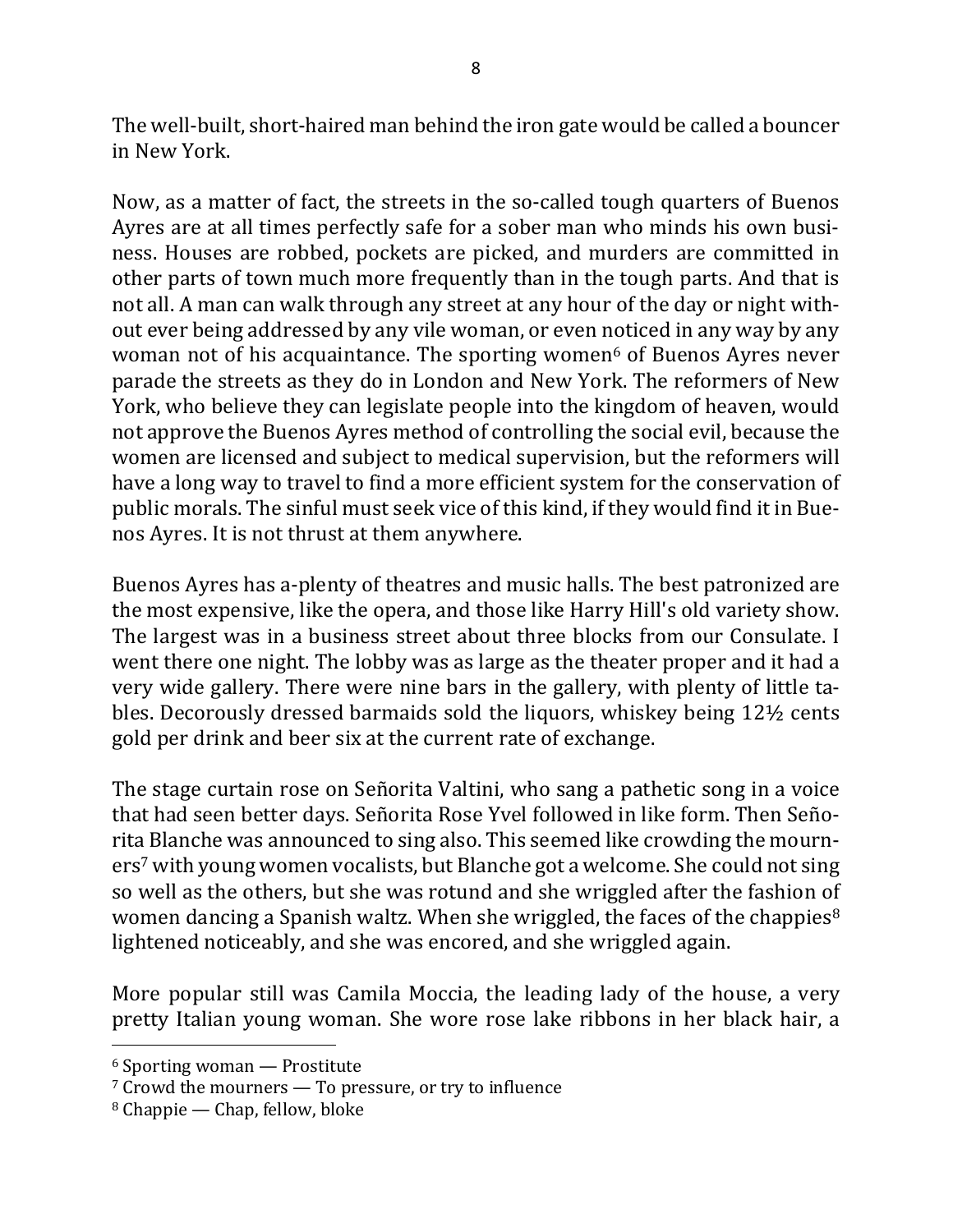diamond at her throat, a white satin waist trimmed and belted with black velvet, a short maroon skirt, red stockings, and very bright red shoes. The chappies went wild when she smiled on them, and applauded vociferously when she sang a comic song. The most remarkable thing about the whole performance was the entire absence of jigs. Camila was formed divinely for a jig or a sailor's hornpipe, but she never kicked once; nor was there a dance of any kind until 1 o'clock in the morning, when the company danced a can-can, an exhibition that tore the chappies wide open in the mouth, but had no merit as a dance.

The only other feature of the night worth mention was the exhibition of a Yankee bicyclist, "*Theodore Morris, el único e incomparable uniciclista*," as the program called him. Buenos Ayres is a bicycle town, and the whole nation in the dry season is simply a bicycle field. The Buenos Ayres young men appreciated the skill of Mr. Morris very much.

In the theatre were a dozen policemen wearing swords. They said nothing to anyone and were ignored by the crowd. There were sporting young women sitting at about all the tables in the lobby gallery after 10 o'clock, but they did not speak to any stranger unless he first addressed them.

The Café Argentine is said to be the largest billiard saloon in the world. It is a great hall, with a gallery around it. There are tables on the main floor, and in the gallery also—in all, thirty-six billiard tables, besides pool tables. At  $10$ o'clock at night I found every table occupied. There were more than 100 small tables in the room, occupied by men drinking and playing various games chess, dominoes, and cards. There was no gambling machine there, and no gambling beyond such stakes as the drinks. Many of the players were boys, apparently less than 16 years old. Brandy and beer were the favorite drinks, and the youths took as much of the brandy as the old ones did. It is an all-night house, and there are several like it in town, though smaller.

All the British writers assert that the Argentines are, to a man, gamblers, but Mr. C. E. Akers, in his "*Argentine, Patagonia, and Chilian Sketches*," proves it to his satisfaction from what he saw. He says: "*The same spirit (gambling)* ani*mates the street arabs and the newsboys. Their game is delightfully simple. It con*sists in spinning coins in the air and letting them fall upon the flagged pavement. The coin that settles down nearest to the joint in the stones wins. Such ingenious *methods of creating games of chance show how deeply rooted the speculative*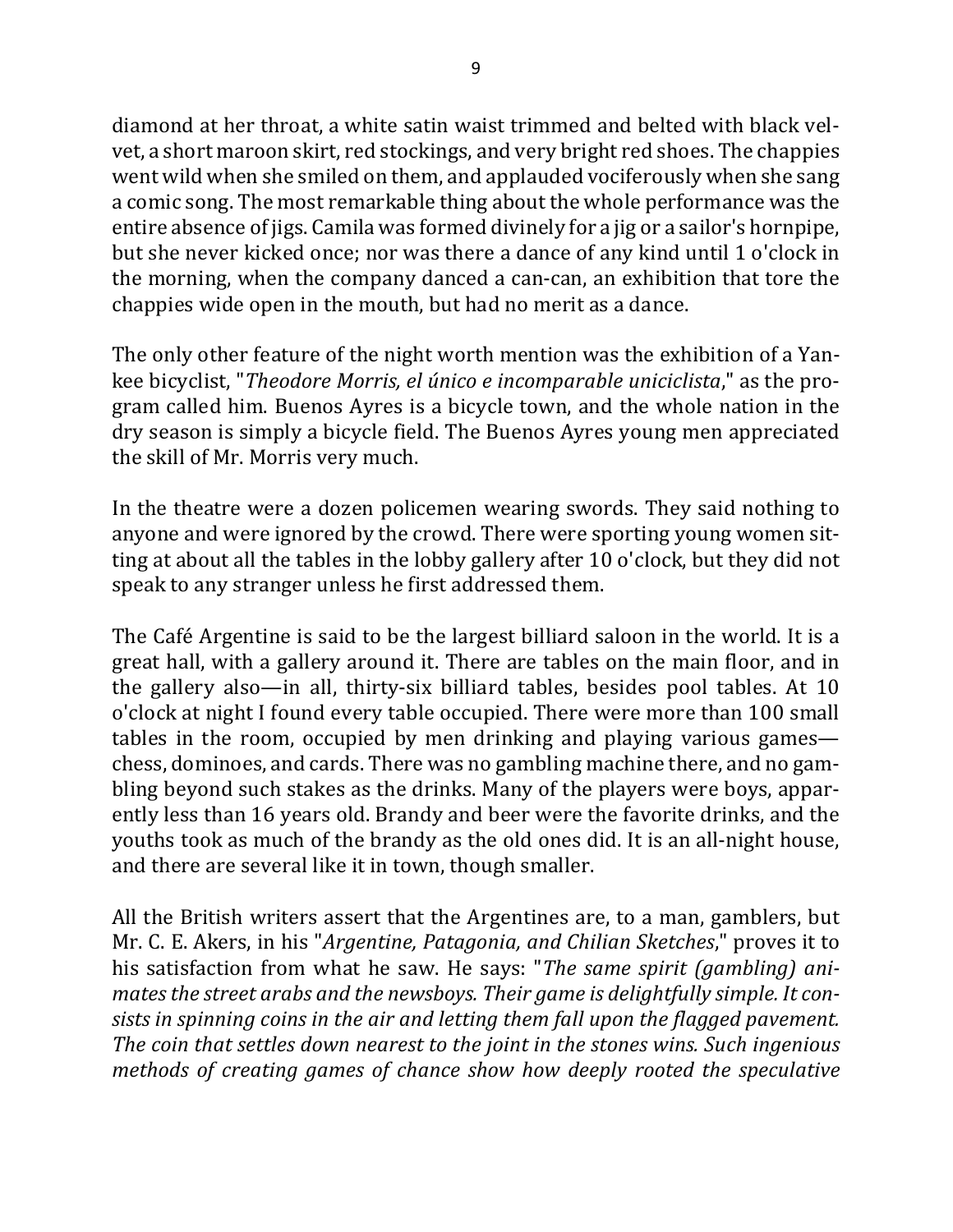*spirit must be, and how impossible it seems to entertain any hope that it may be eradicated from the ordinary routine of everyday life."* 

Without noticing the logic of the writer, who draws such a conclusion from seeing newsboys pitching pennies, the traveler will learn on inquiry that all of the Buenos Ayres newsboys and bootblacks are Italians or Basques, or Argentines who never do such work.

Of course, the Argentines gamble. Betting is a natural characteristic of vivacious, hot-blooded, enthusiastic people, and betting is bad. They even own fast horses, and, sad to relate, play cards for money. They are rather manly about it, too—after the manner of the Prince of Wales, who owned up when asked about it on a certain occasion, and explained that, considering all things and the company he was accustomed to meet, he preferred his own counters and a fresh deck. The Argentines do not deny that they enjoy betting. But the favorite game of Buenos Ayres is said to be *fronton*.<sup>9</sup> This is a game something like handball, only it is not played with the hand. The player lashes to the forearm an implement made of basketwork that looks precisely like a two-foot long and palmwide fingernail. The arm seems to extend into a hollow talon of that length. Into this the ball is dropped, and with it the ball is hurled against a wall so when it bounds back it may strike within certain prescribed limits. Some limits count more than others, and the biggest count wins. The spectators very enthusiastically back favorite players to win, and so gain or lose according as the game runs. The players are all foreigners. This is also the favorite game in Rio Janeiro.

One of the most remarkable features of the Argentine life is found in the drinking places. All the writers, and especially the English bookmakers, lay great stress on the drinking habits of the people of Buenos Ayres. The English writers are particularly shocked by it. "*The precocity of Argentine boys almost passes belief*," says one. "Among the first things that the stranger notices are children of *tender years smoking cigarettes. Again, and again have we seen in the confit*erías<sup>10</sup> boys of eight or ten, whose feet, as they sat on the chairs swung a long way off the floor, drinking spirits, smoking cigarettes, chaffing their elders, discussing *the points of the favorite and his chances in the forthcoming races, retailing the gossip* of the betting shops," and so on. Now this is strictly true, but the remarkable fact is that after such training in their youth these people are not

<sup>&</sup>lt;sup>9</sup> Frontón — Ball-game of Basque origin (aka *pelota*)

 $10$  Confitería — Coffee-shop or bar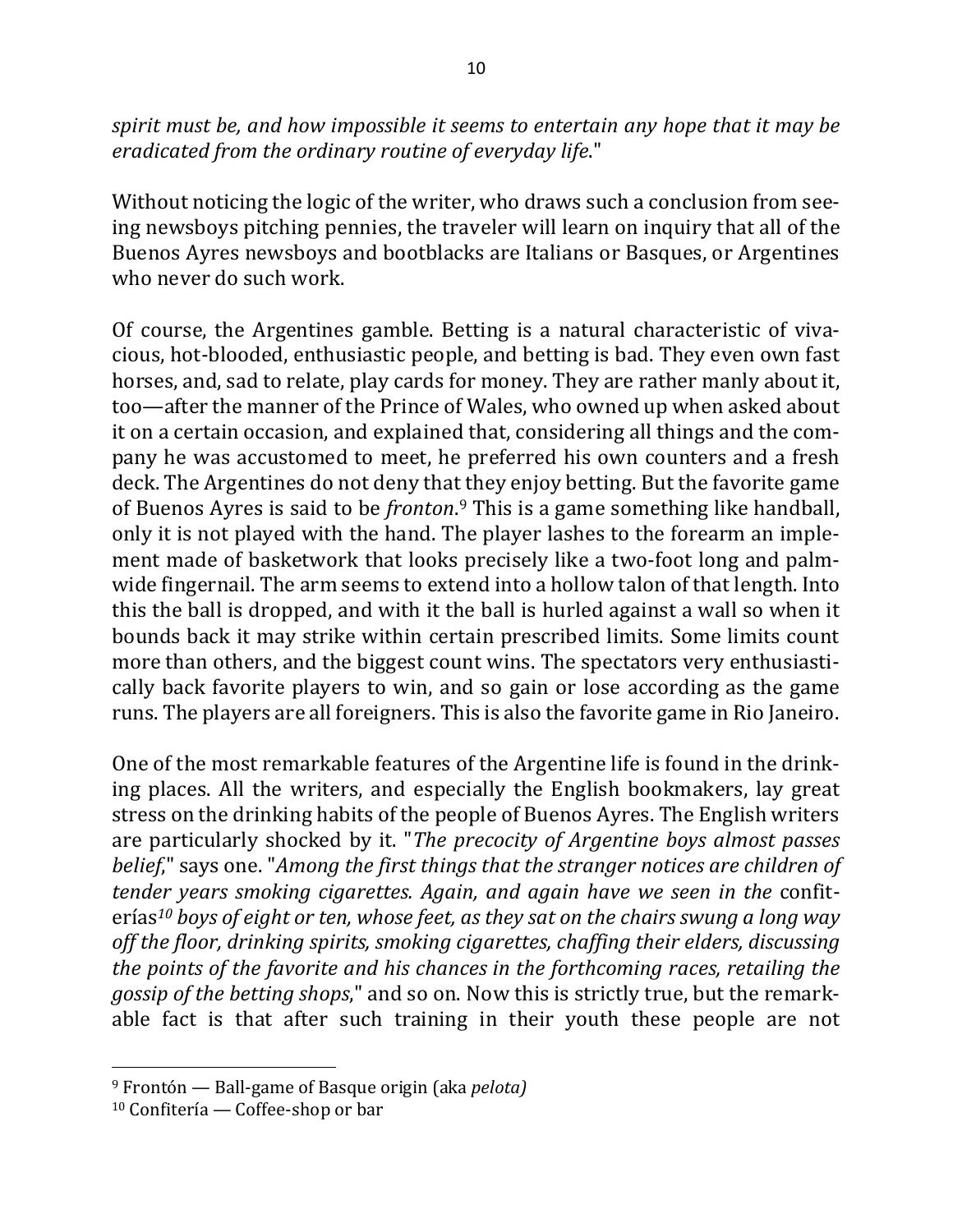drunkards. As this same writer admits, "*with all their fondness for* confiterías, billiard saloons, &c., and despite the enormous consumption of wine and intoxi*cants, they are remarkably free from the vice of drunkenness. During the whole time* of our residence in the country (five years) I never saw a dozen Argentines *the worse for drink*." That is, the city Argentines do not get drunk. The gauchos are excepted properly. That the Argentines, men and women, should drink brandy freely every day from early youth to old age, and yet very rarely become drunkards, is one of the marvels of this country.

One of the first things that an American will notice on visiting Buenos Ayres is the coolness and indifference with which he will be received when he enters an Argentine store or the market place, or, in short, whenever he comes in contact with the natives. He may see goods sold to natives at one price, and when his turn comes to be served will very likely find the price one-half more—sometimes three times as much. He may ask why or protest, but everything he says will be received with utter indifference. I once went into a second-hand bookstore in search of the work of a native author. The proprietor was reading a book. He glanced at me and went on reading. I asked if he had the book. He said he had, but neither offered to get it nor ceased looking at his book.

"*Do* you wish to make me the favor to bring it?" I said.

He did not answer, but got the book and then went on reading.

"The price, if you please," said I.

No answer.

"My friend, I wish to buy the book. What is the price?"

A partly suppressed yawn followed, and then, "*Thirty dollars*"—three prices, at least.

I did not buy the book. Such experiences were the rule when I first reached town, but one day I fell in with a Yankee cheesemaker doing business at Rosario to whom I related my trouble. He laughed.

**"The Argentines are not able to tell an American from an Englishman. You talk** *their language as badly as any Englishman could do, and their mistake is perfectly*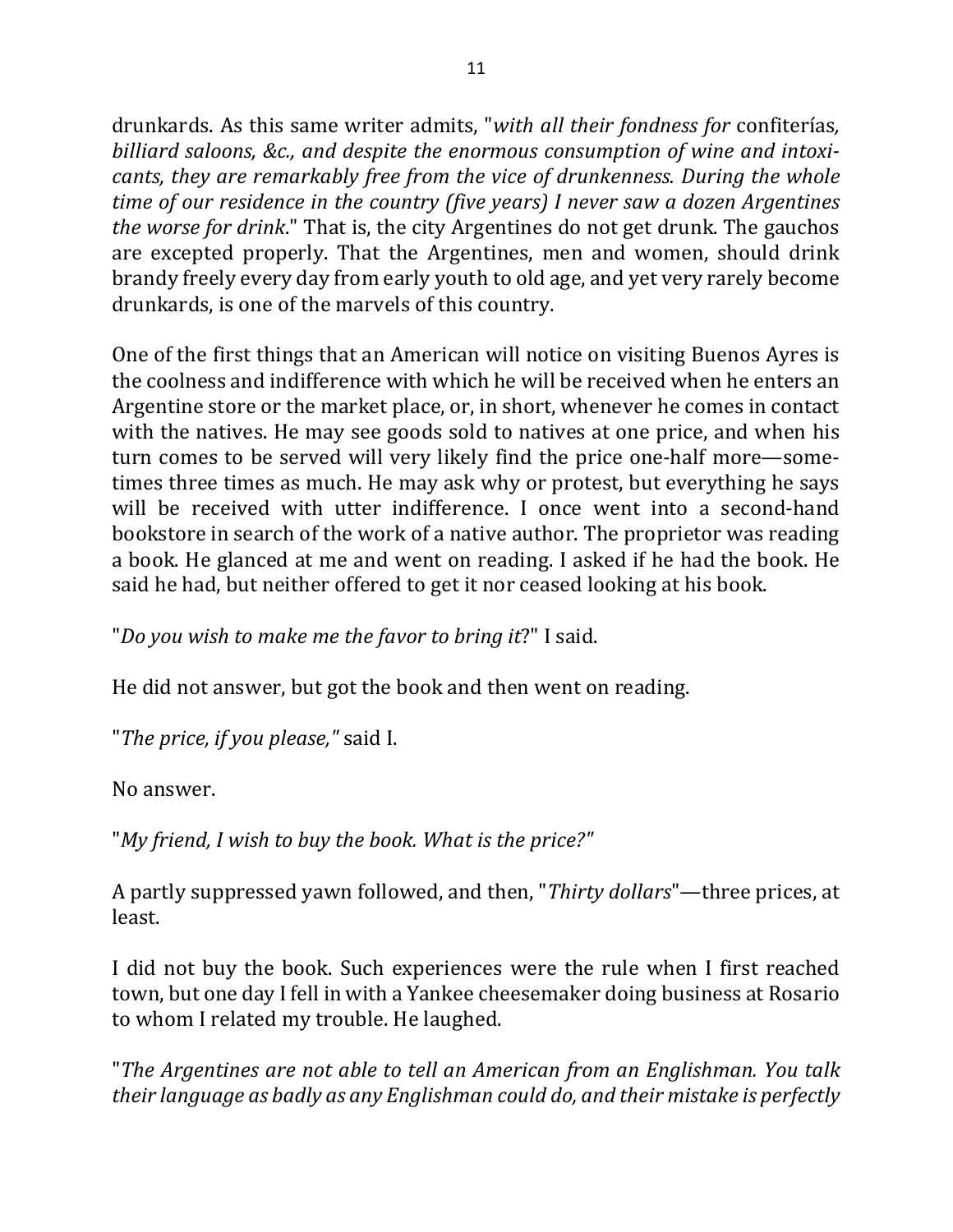*natural.* Try explaining, first of all, that you are a Yankee who has just arrived, and has had no time to perfect himself in the most beautiful language and customs of the country."

I took the advice and with the greatest success. It is a fact that the reserve manifested when I entered a place instantly vanished when I told my nationality and bewailed my inability to talk Spanish fluently. More than that, my knowledge of the language was pronounced extraordinary considering my stay in the country. I was urged to come in often and practice on them, and all goods were sold as cheap to me as to natives. In a dozen places of business, the Argentines said to me:

"We are all Americans—we are brothers. 'America for the Americans.'"

When I came to seek for the cause of the manifest prejudice against the English I found it readily enough. But, lest my own observations be thought colored by any tinge of prejudice, I will quote a few paragraphs from the best of the English writers on the subject. Thus:

*"While among the Argentines themselves intemperance is comparatively rare, the* Italians, the Irish, and the English have achieved an unenviable distinction for *hard tippling. The temptations to drinking are so numerous and irresistible that the wonder is, not that so many British subjects are addicted to the vice, but that* any are free from *it.* You can transact no business without the inseparable accom*paniments of smoking and tippling. You can travel no journey, take part in no* sport, without the ever-present adjunct of the bottle. It is melancholy to see the numbers of British deadbeats loafing about the quays and docks and riverside resorts among a vagabond crowd of beachcombers of all nationalities. Room companions do not desert, it is true, until the last vestiges of respectability have dis*appeared from a man; but then he is suffered to go his headlong pace to ruin and* degradation and finally end his career, as so many have done, in the unsympa*thetic wards of the British Hospital."*

Under the head of "*British Society in the Plate*" a writer says: "*By comparison* with the genial colonies, the English colony in Argentina suffers sadly. There is no *fellowship, no amenity. In the capital, British society is composed for the most part* of well-dressed, indifferently educated, unsociable people, to whom introductions *are unwelcome unless backed by wealth or rank or interest, who regard every newcomer as a sort of interloper; who are divided into more cliques and sets than*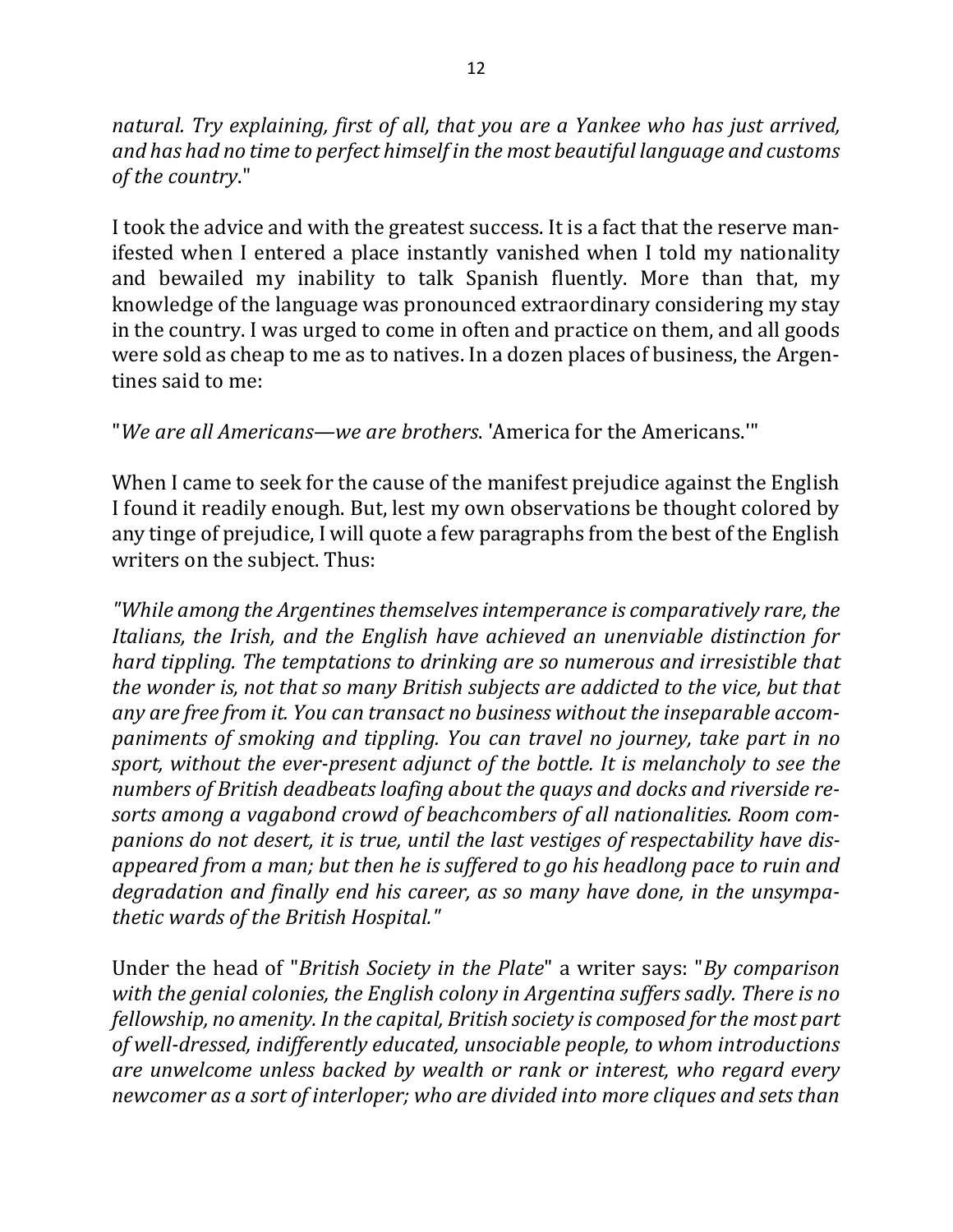*there are clans in Scotland;* who are obsequious to an honorable, who truckle to *a* lord, and are positively rude to a plain mister—gossiping, unlovable people, who go to church to hatch scandal, and slander everybody, from the pastor to the Con*sul*."

As I said, carrying British-written guide books when visiting the Plate will add greatly to the amusement of the traveler. The description of the English in Buenos Ayres, just quoted from Mr. Turner, may seem a severe denunciation of the gentleman's countrymen, but when one reads the context it is found that all he says is said only to show how greatly the impressionable British citizen deteriorates through living among the wicked Argentinians!

Then, of his countrymen who own ranches he says, under the head of "*Camp* Folk": "One finds them always taciturn, unintellectual, unimaginative folk, whose *ideas, if they ever had any, have long grown rusty—people who have got left in the race of life, and whose minds have sunk into a dead level of commonplace.*"

And at last he comes to make a full confession of the facts: "*The Britisher is not regarded with any high degree of favor by the natives. His narrow and insular prejudices, his exclusiveness, his eccentricities, his inadaptability to the native's ways of life, his ill-concealed contempt for the customs, habits, manners, and even language of the natives, all contribute to keep him estranged from the latter.*"

In my judgment, no man has ever so well described the ordinary Britisher whom the traveler sees in Spanish-American countries as has Mr. Thomas A. Turner. And yet, one must see the bearing of these Englishmen in a Spanish-American country to fully appreciate the aversion which all natives feel for them. In New York, we are so accustomed to seeing them that we have forgotten even to laugh at them, but these countries are younger in development.

However, the story is not complete. The Argentine merchant is the soul of honor in meeting his bills. Every man to whom I talked on the subject said so, and the books agree to the statement. It is the English house that becomes bankrupt in order to get rich. Let me not be thought guilty of race prejudice when I say by way of illustration that the Argentine gentleman regards the Britisher exactly as Jews are regarded by a large number of people in New York. The English in Buenos Ayres are, it is asserted, guilty of all the mean tricks for gain that in New York are said to be done by the Jews. The Argentine gentleman has a hearty contempt for the English, and refuses even to trade with them, just as some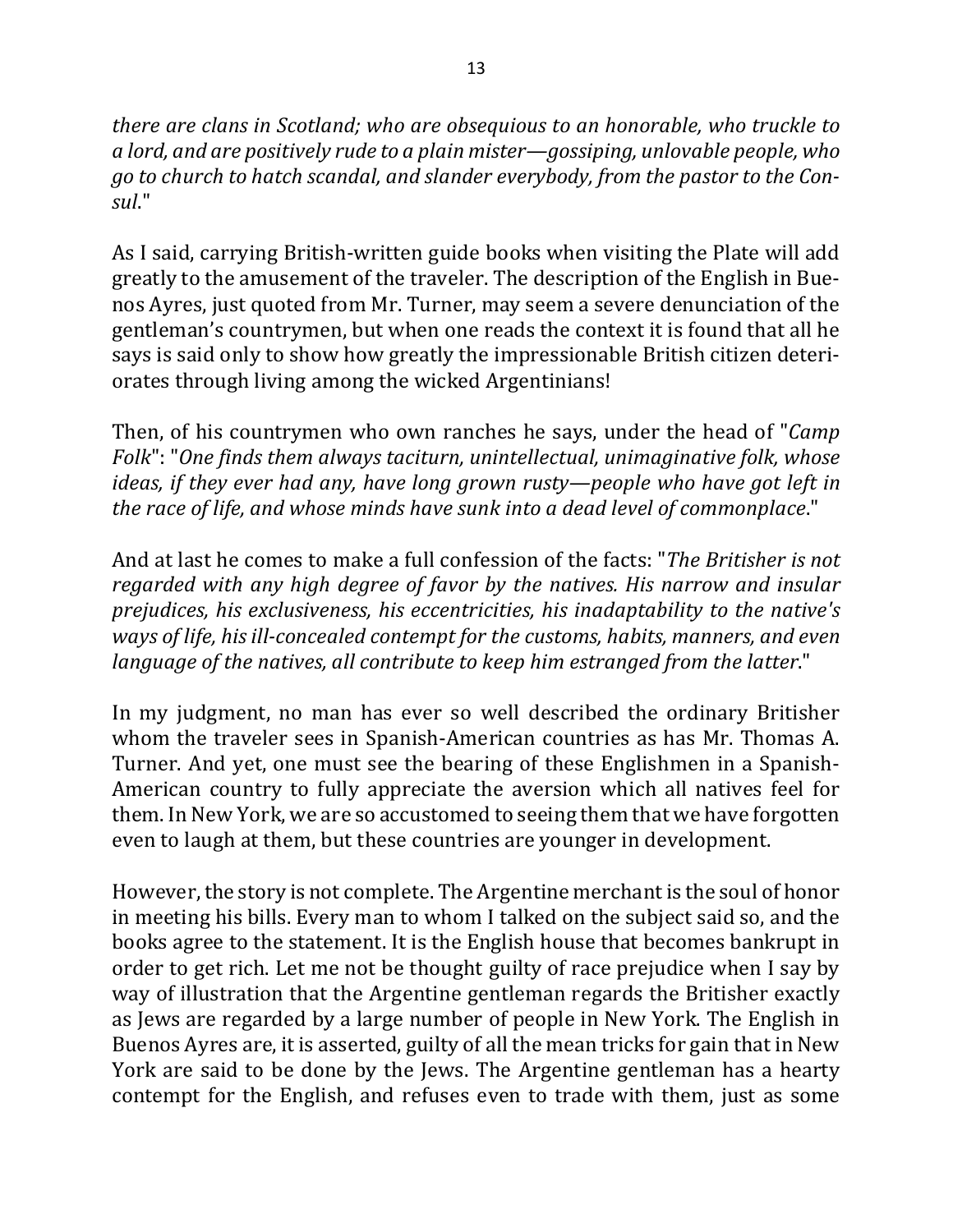American hotels refuse to admit Hebrews as guests, and American clubs, like the Union League of New York, blackball Hebrew applicants for membership. It is a fact that "*British influence in the Argentine has been much overstated*," as one British writer says, and what he adds is also true; that is to say, "*socially and morally, the tendency of what influence there is has been not to elevate, but to demoralize the native character by the introduction of a pernicious system of bribery*."

I have given considerable space to the English of Buenos Ayres, but there is a reason for doing so. The Yankee traveler who goes there will find himself associating with them from the day of his arrival because of the similarity of languages. He should therefore be warned so that their constant tirade of abuse of the natives may not prejudice him. Moreover, the English form, it is said, about one-fifth part of the population of the city—rather, it should be said that the people of British blood number so many. A large part of them were born in the country, and so are counted as Argentine citizens, though their "*insular preju*dices" prevents their exercising any of the functions of citizenship not compelled by law.

After speaking of the Britisher, one word must be said of the Irish in Buenos Ayres. A good many people in New York do not like the prominence of the Irish in municipal politics, but I guess that every New Yorker would feel a healthy glow on hearing the brogue in Buenos Ayres. There are enough Irishmen in the Argentine to support a newspaper, the *Southern Cross*, and a right good paper it is, while the one daily that every English-speaking man in the city reads every morning, the *Standard*, is owned and edited by Irishmen. Mr. Turner, in speaking of the Britisher, did not, I am sure, mean to include the Irish.

To one at all familiar with other Latin-American cities, the most remarkable feature in the trade of Buenos Ayres is the sale of books and periodicals. All the important and some unimportant American and European periodicals are always on sale. One of the British writers says that Buenos Ayres is "*a place where there is neither art, nor science, nor amusement, nor intellectual emulation of any kind*." I will not burden the reader with figures from the census, but it is a fact that Buenos Ayres has more stores where new books and periodicals are sold and more second-hand bookstores, as well, than Brooklyn or any city of 500,000 inhabitants with which I am acquainted in the United States. It has twenty times as many as Rio Janeiro, a city of nearly the same population. More than that, the largest bookstores are publishing houses as well, and the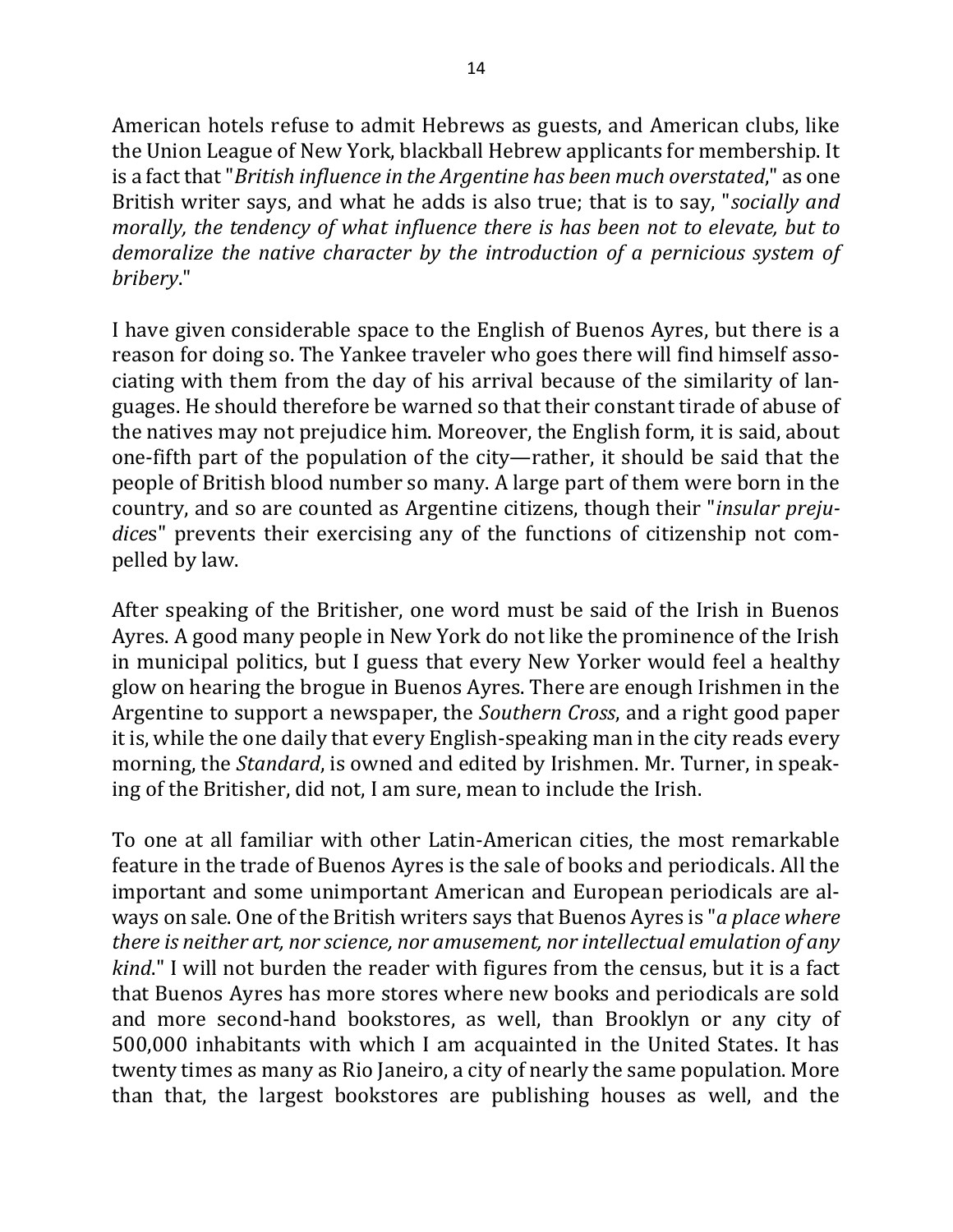Argentine literature is not only voluminous but well worth the study of American critics. The writer just quoted says on one page that the town has no "*intellectual emulation of any kind*," but further on stultifies himself by a sneer at the fact that Argentines speak of their city as "the Athens of South America." Don Mariano Pelliza, the historian; Don Francisco Moreno, the naturalist; and Don Ramón Lista, an explorer, have a reputation as writers that is more than local.

There are a number of novelists and poets, too. My knowledge of the language was so limited that I was unable to appreciate the poetry. The native novels that I read were what would be called "Frenchy" in New York. The one that was having the run of the city when I was there was called "*The Loves of an Indian Girl*." The title sufficiently describes the book, but I may add that the story was a good enough work of art to be put on sale in every bookstore in town and to find its way into the houses of people of taste and judgment.

The newspapers have a circulation, too, that is large, considering the diversified interests of the population. Thus, although the city has more than half a million people, a third of them are of Italian blood, and, as said, nearly a third are British. There are Frenchmen and Germans in great numbers, too. There are newspapers for all nationalities—plenty of them. *La Prensa*, a morning journal, sells more than  $30,000$  copies on weekdays, although the price is 8 cents per copy, while the evening *Diario* sells only a few thousand less. We New Yorkers pride ourselves on the number of words of news we get by cable from Europe; but when one considers the difference in cost (the price to Buenos Ayres papers per word is 47 cents) and the difference in circulation, the display which the Buenos Ayres papers make it the greater though there be fewer words by count. The "intellectual emulation" among Buenos Ayres newspapers every American must admire.

If one were disposed to find fault with the city's taste for periodicals and literature, room exists for it. A curious custom regarding the kind of books referred to is that of pasting a strip of paper from cover to cover so that the contents cannot be examined until the book is purchased. The custom helps the sale of books. One's curiosity is excited to learn what manner of book it is. I can save my reader the expense of buying one to satisfy his curiosity. They are harmless and not wicked in any respect, save as the cover and the name are meant to deceive. They are merely a mass of utter rot. It must be said, however, that such books are on sale only at newsstands in the sailor quarter and like parts of the town.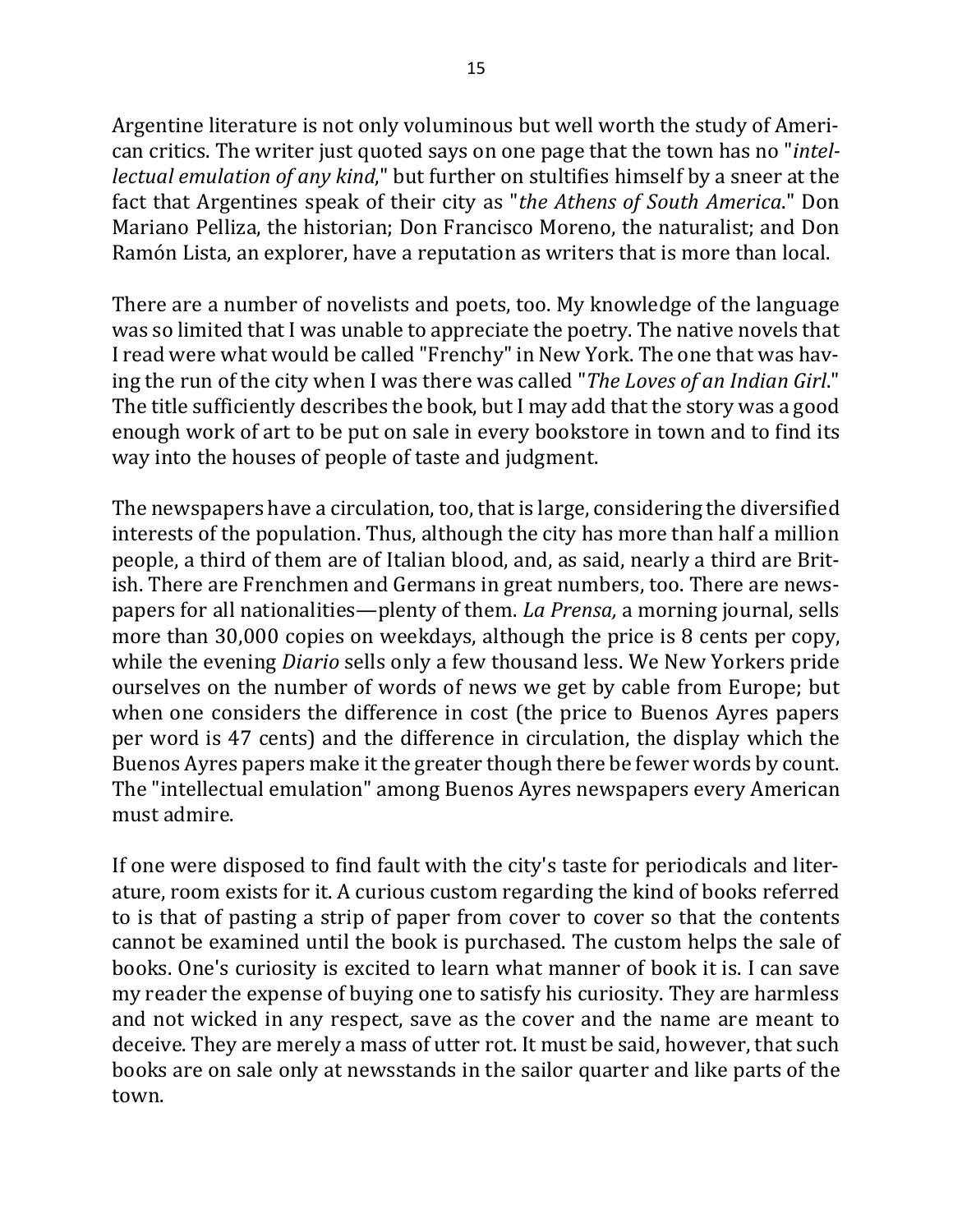Of all the writers describing the physical aspects of Buenos Ayres, I do not find one who speaks well of the place as a whole, and in fact many of them find plenty of fault with it. Mr. Frank Vincent, in his "Around and About South Amer*ica*," says "the streets and sidewalks are all narrow, badly paved, and dirty." Here are the facts now: The streets in the old part of the city—downtown—are forty feet wide. In the new part they are eighty and more. The main shopping street, Calle Florida, is paved with asphalt that is kept in perfect order. The ship brokers' street, Twenty-fifth of May, is also paved with asphalt, and so are half a dozen other streets of similar importance. They are all kept in repair. Other streets are paved with wood and some of them with stone. Most of the stone streets are almost as bad as the boulder-paved streets of Brooklyn. As a whole the city was, when I was there, as clean as New York—just about. It was therefore cleaner than Chicago or St. Louis, but not nearly so clean as San Francisco. Comparison with other cities of Latin America—Rio, for instance—is out of the question. Buenos Ayres is infinitely ahead of them.

Then, in the business part, one finds many new iron, brick, and stone buildings of three and four stories that remind the American of home. They are just about what one finds in the States, considering cost and purpose. The British writers yield a grudging praise to some of them, but turn quickly to the dwellings that were erected at about the same time. These dwellings have many of the unpleasant features of New York's thin-walled apartment houses. Of the old-style Spanish-American house, a one-story structure built around a handsome little court, no description is necessary.

The business center of the town is the Plaza of the Twenty-fifth of May, formerly called the Plaza Victoria. The old cathedral and the Government palace front on this. From this plaza a wide avenue is laid out due west to form the backbone of the city, in place of a narrow street called Rivadavia that used to be the backbone. This work was begun during the flush times that came upon the city between 1880 and 1890, when it grew faster than any town in the United States. After the boom, there came a breakdown, during which, as the reader will remember, the great banking house of the Barings of London failed. The legislators of Argentina had devised a system of bonds based on land that would have delighted the Populists, and money was plenty in the republic. Naturally a greatly debased currency and financial panic followed, but the evil was not unmixed. Because of the improvements made in the streets and buildings of Buenos Ayres during that period of inflation, the town is modern: it is the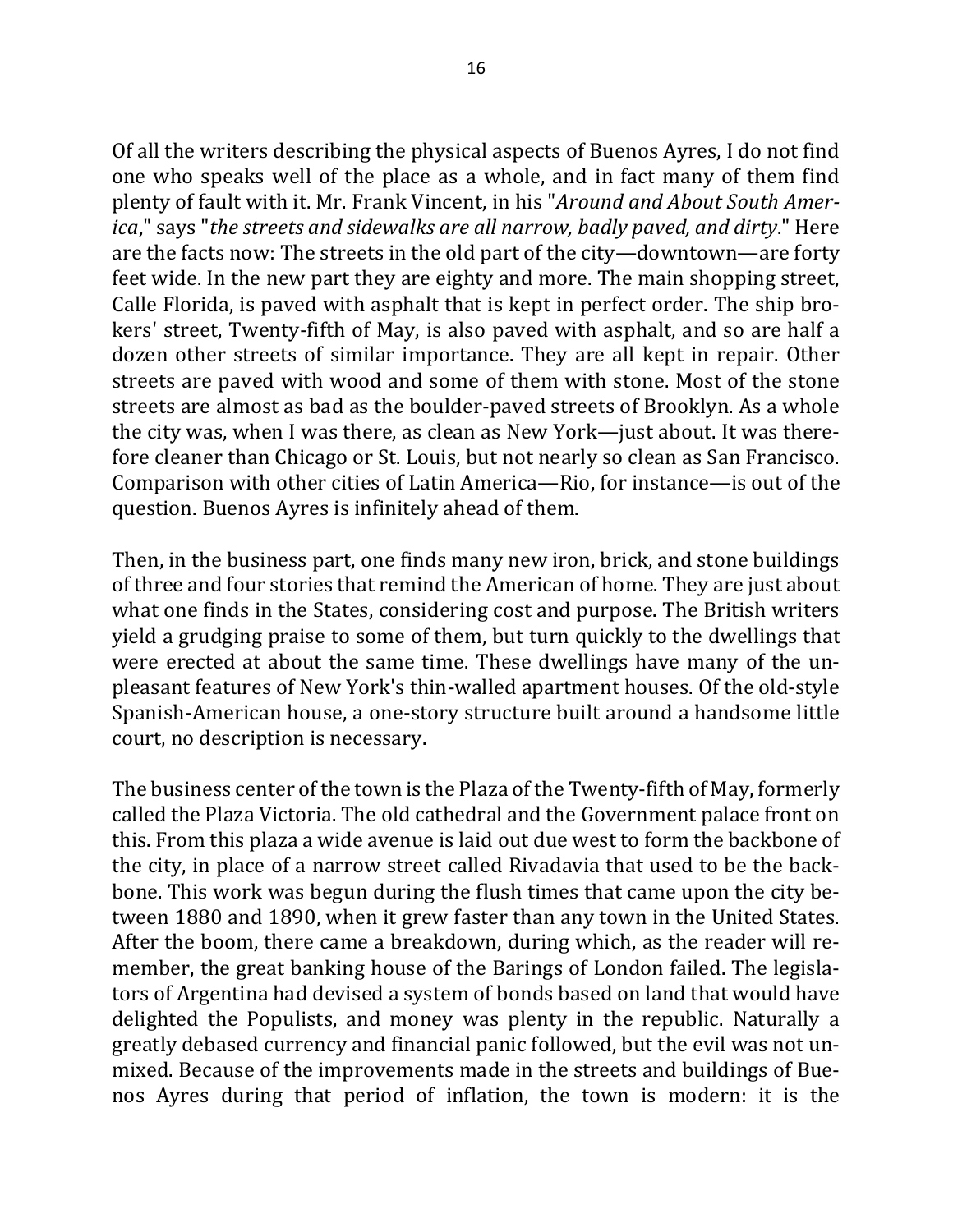handsomest city south of the Rio Grande River, and that is saying a good deal. But when the great avenue is completed, as it is sure to be some day, Buenos Ayres will be one of the most remarkable cities in the world.

Of course, the town has its peculiarities. In the main plaza is a bronze statue of Gen. San Martín, "*the illustrious colleague of Bolivar in the war of independence.*" It is the conventional statue—a very fierce warrior on such a steed as no stud book ever described, a horse of a form that no one ever saw, and none but a fool artist could dream of. We have things like it in the States. Alas, even Washington is found caricatured on such things! Then, in the same plaza is the monument that commemorates Argentine independence—the Argentine Fourth of July shaft, so to speak. It is a brick and white mortar pile got up to imitate stone, and has a stucco Liberty on top. That there should be any imitation or fraud in a statue of Liberty is shocking enough, but the Argentines, who dearly love festivals and night displays have covered this thing all over with gas-pipes and burners, so that they can illuminate it at night. Seen by day, these bristling brass burners and rusty iron pipes seem crawling things, like huge thousand-legged worms clinging from top to bottom on what should have been a monument to excite profound admiration in every respect.

However, it is not becoming in a New Yorker to find fault here. We, too, have a statue of Liberty, excruciatingly illuminated.

From this plaza the traveler should drive about the city and look upon the others. He will find a lot of little squares full of sod and flowers that are refreshing to the eye, while the larger ones are parks of considerable pretensions. Near the waterworks, for instance, is a park with rolling hills and artificial streams and tumbles of water over rocks that are partly hidden by trees and plants. It is simply charming. Then there is the Plaza Constitucion, on which one of the large railroad stations fronts. It is a cheerful grove as a whole, and it contains a structure, called the grotto, that will astonish the beholder. Mr. G. C. Morant, in his book called "*Chile and the River Plate*," voices the sentiments of the English colony when he says it "*presents a hideous spectacle*." But the grotto never had a fair trial. The contractor either failed of his duty or the design was structurally weak, for it had to be condemned and closed. When properly strengthened and covered with vines and flowers, one may expect the British to omit mentioning it when writing about Buenos Ayres. It will be very beautiful then.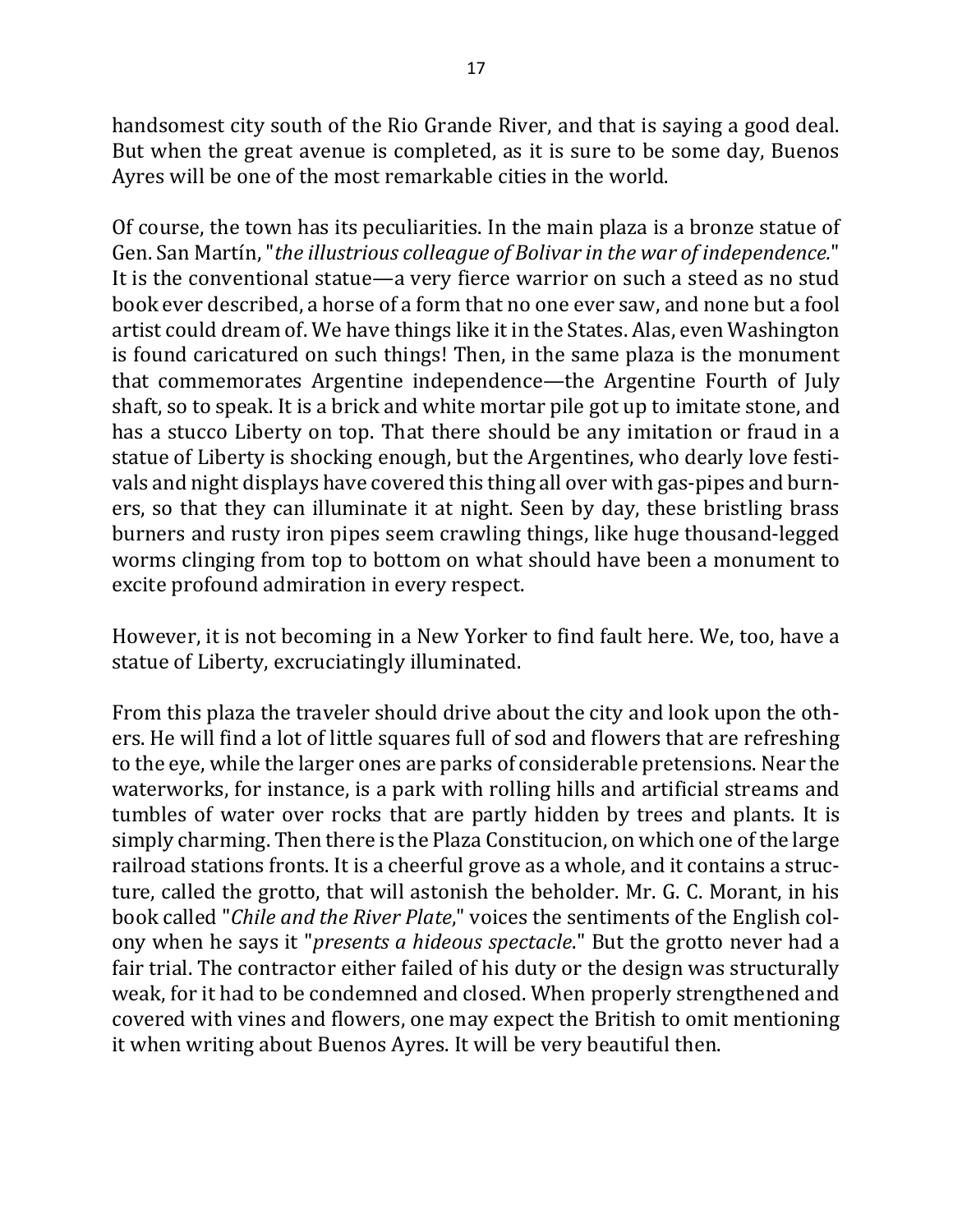Brief reference has already been made to the stone basins in which the steamer lands the traveler. Though naturally without a harbor, Buenos Ayres is now getting facilities for the handling of cargoes from ships that are unsurpassed. The scheme includes the building of five long wet docks and great basins. Four of these basins are now fit to use and three are [en]tirely complete. Work on the rest is in hand, and that they will all be done in a reasonable time no one need doubt, because the sale of the reclaimed land more than pays the cost. The basins have ample water for the ocean steamer. The length of dockage is even more than will be required probably for ten years yet. There are hydraulic lifts along the walls, so that every hatchway of a vessel may be worked at once. There are ample and convenient warehouses for the storage of goods. The railway and cartage facilities are all that the merchants ask for. There are special docks and yards and elevators for handling the cattle and sheep that in increasing numbers are exported every month in the year. An inspection of this waterfront of Buenos Ayres will be found a delight to a traveler familiar with the waterfront of New York.

And then, if he be an artist as well as a man of affairs, he will find another pleasure in walking by day through the region already described as seen by night. There is one part of the Boca that will especially attract him, and that is the region where the market boats are moored. Here will be found hundreds of little schooners and sloops and all of remarkable models, among which the  $\chi$ clinker-built<sup>11</sup> vessels, sixty feet long and upward, sharp at both ends and with a sheer like a lifeboat—these will catch his eye first of all, if he know boats from bathtubs. And then there are the crews—swarthy, brawny, and bearded, or young, slender, and willowy—with caps awry over a tumble of unkempt hair and with throats and chests exposed by buttonless shorts—crews that could stand as models for pirates can be found anywhere, and yet a more cheery, hearty host of sailormen is rarely seen.

Their cargoes are the produce of the river region. Fish in tubs and strung on sticks, fruits in crates and heaps, and hanging in huge bunches from the booms and rigging; potatoes, turnips, cauliflower, cabbage, squash—they say that once a foreigner learns to roll cigarettes and eat squash he never leaves the

 $11$  Clinker-built —Method of boat-building in which each external plank overlaps the upper edge of the one below it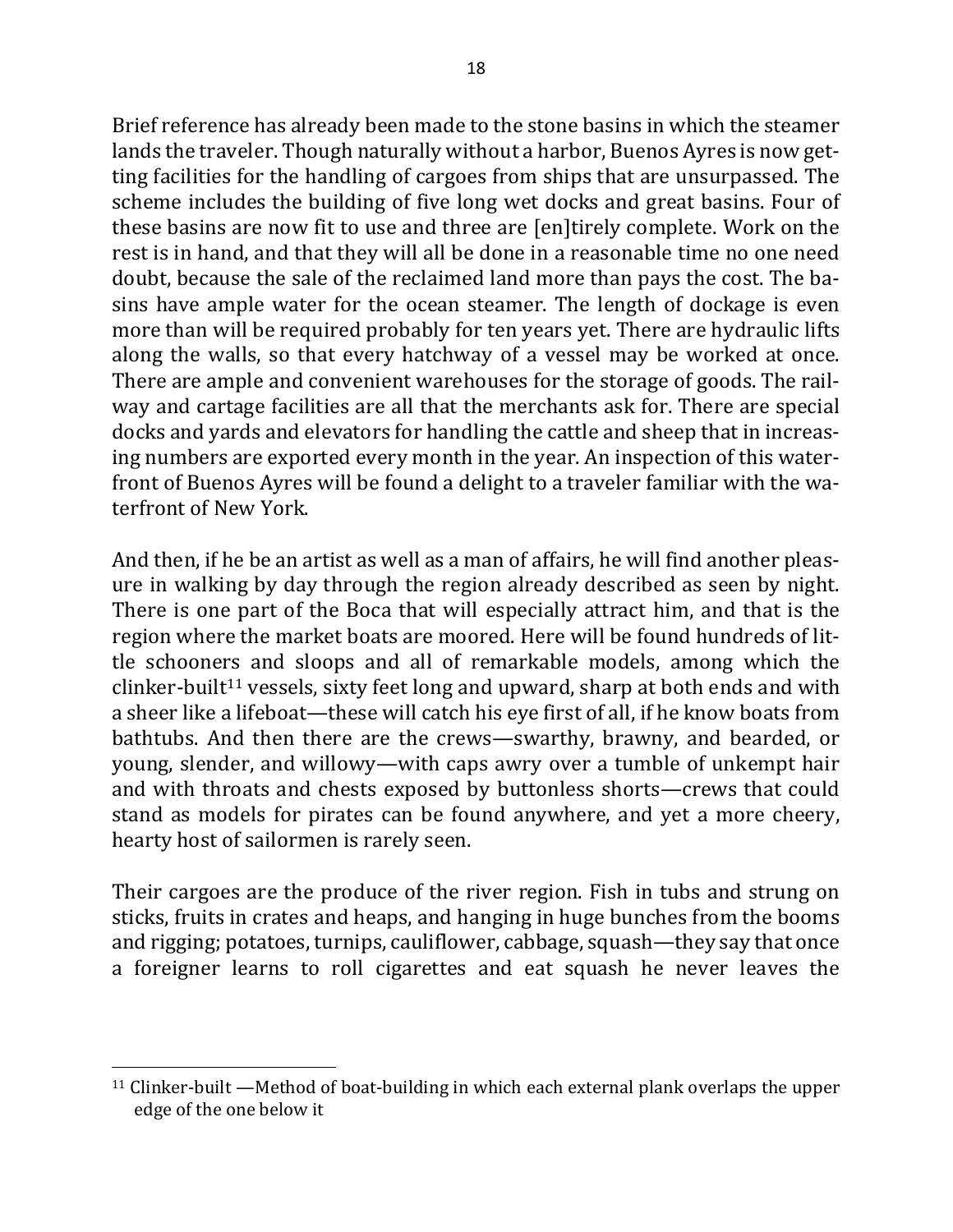Argentine. Of this I am certain, that once a Remington<sup>12</sup> or a Frost<sup>13</sup> or any other artist able to appreciate things of human interest got his eves on this floating market, he would not leave until he had a sketch book full of studies.

To describe all of the interesting features of the city would, of course, require a big guide book. In what I have written, I have touched on those points regarding the town and the people that are most likely to attract a traveler's attention or which have been most grievously misrepresented by the writers who have gone there before me. These writers devote much space in other features—the race course, the gas arches over the streets, the fashionable drives, the chappies who stand on the corners to make remarks about passing ladies, the cathedral. Every writer must describe with owl wisdom the architecture of the cathedral. I must confess I do not know anything about cathedral architecture. They all devote much space to the Argentine ladies, too. That is also a subject of which I know but very little and am altogether incapable of appreciating fully: nevertheless, I find it so attractive that, in connection with the ladies seen in other Latin-American countries, I propose to treat it in an article by itself another time.<sup>14</sup>

There are very few Americans in Buenos Ayres or the Argentine. I do not think it is a good region for Yankees. Of course, a Yankee can find employment after he has learned the language, but a knowledge of the language is absolutely necessary. The English have sneered at Argentine Spanish so much that the Argentines think that a foreigner who cannot talk their language has the English contempt for it. But when one has obtained employment he is not well off. I saw an advertisement for a bookkeeper, "thoroughly acquainted with his work and hav*ing had not less than one year's experience in a bank*." He was to take charge of a set of books in a house of first-class standing, and his salary was to be \$1,000, paper, a year. Think of a first-class bookkeeper working for less than a gold dollar a day! The hall porter in my hotel received \$20 paper, a month.

In a growing country like the Argentine, there are many chances for bright men with capital, but there are a plenty of bright men with capital already there, and looking for these chances—men from Europe, whose Latin blood enables them to adopt the Latin-American way of life without friction. For, of course, the Argentine way of life is not like that of the Yankee. Being, in many respects, totally

<sup>&</sup>lt;sup>12</sup> Frederic Sackrider Remington  $(1861-1909)$  — American painter specializing in themes of the Old West

 $13$  (perhaps) Arthur Burdett Frost (1851-1928) — American illustrator and painter

<sup>14</sup> See https://donduncan.org/spears/jrssenoritas.pdf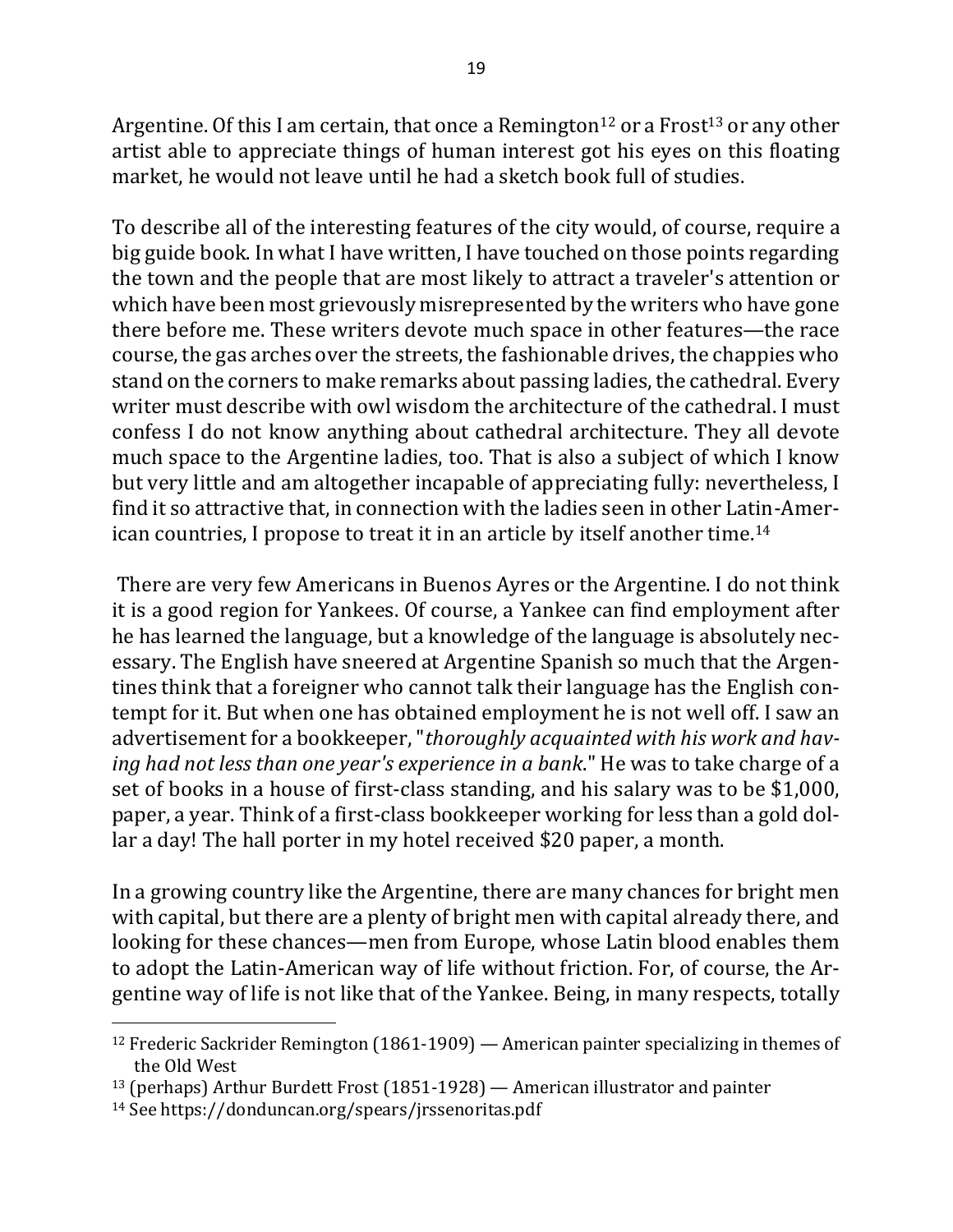different, the Yankee would probably get homesick after remaining there a while. I do not mean to say the Argentine's way is worse than the Yankee's. It is better for the Argentine, just as the Yankee's way is better for us. And here is the fault to be found with all writers on the Argentine. They start with a standard of measure created in their own homes. The only good things in the world, they think, are like those "at home, don't you know?" "But where outside of Eng*land is real comfort understood?*" asks one. Of course, the Argentine is bad to him. "*They assert that their country is the United States of South America*," says another, and he, being a Yankee, thinks "*the Argentine is all right*." It is all right for the Latin immigrants from Europe, and they are going there by the shipload. For the Yankee, the fact that it is a military republic, that every male citizen must do military service—that the police examine all children born there to see that no male escapes the military register—makes the Argentine undesirable as a home. In many respects, the attitude of Uncle Sam with his Monroe doctrine is that of a dog in the manger. He will not do anything to develop the resources of the Latin-American republics, nor will he let any European nation do anything either. So far as the magnificent resources of these nations collectively is concerned, the Monroe doctrine is a doctrine of stagnation and retrogression. Incidentally, it is the doctrine of cowardice. We are willing that these southern resources should continue to stagnate lest the French, Germans, or English get a good foothold on the continent and then use it to thrash the life out of us. Nevertheless, America for the Americans is a right good doctrine in the eyes of the people of each one of these countries. They want to work out their own destiny, and the Argentine is doing it in a style to astonish the world.

It is worthwhile for Uncle Sam to keep in mind that the port of Rosario alone, in the State of Santa Fe, exported about a million tons of wheat in the year of 1894. Moreover, there are flour mills there and all the way down to Bahía Blanca, with capacities of from 160 to 200 barrels a day and more. Further than that, the acreage in wheat is increasing rapidly, and so is the number of mills. The cause of this increase is also worth considering. It is the depreciated state of the currency. The Argentine landowner sells his wheat for gold and pays his harvest hands in depreciated paper money. He has the cheapest labor in the world. The Argentine prairies have grasshoppers (locusts) and droughts and hailstorms, but, in spite of all, they produce, one year with another, about twelve bushels of wheat to the acre. They are learning there, too, to irrigate, and there are tremendous streams to tap yet. As a grain producer, the Argentine is going ahead with tremendous strides. As a wool producer, it is a marvel and the flocks at the